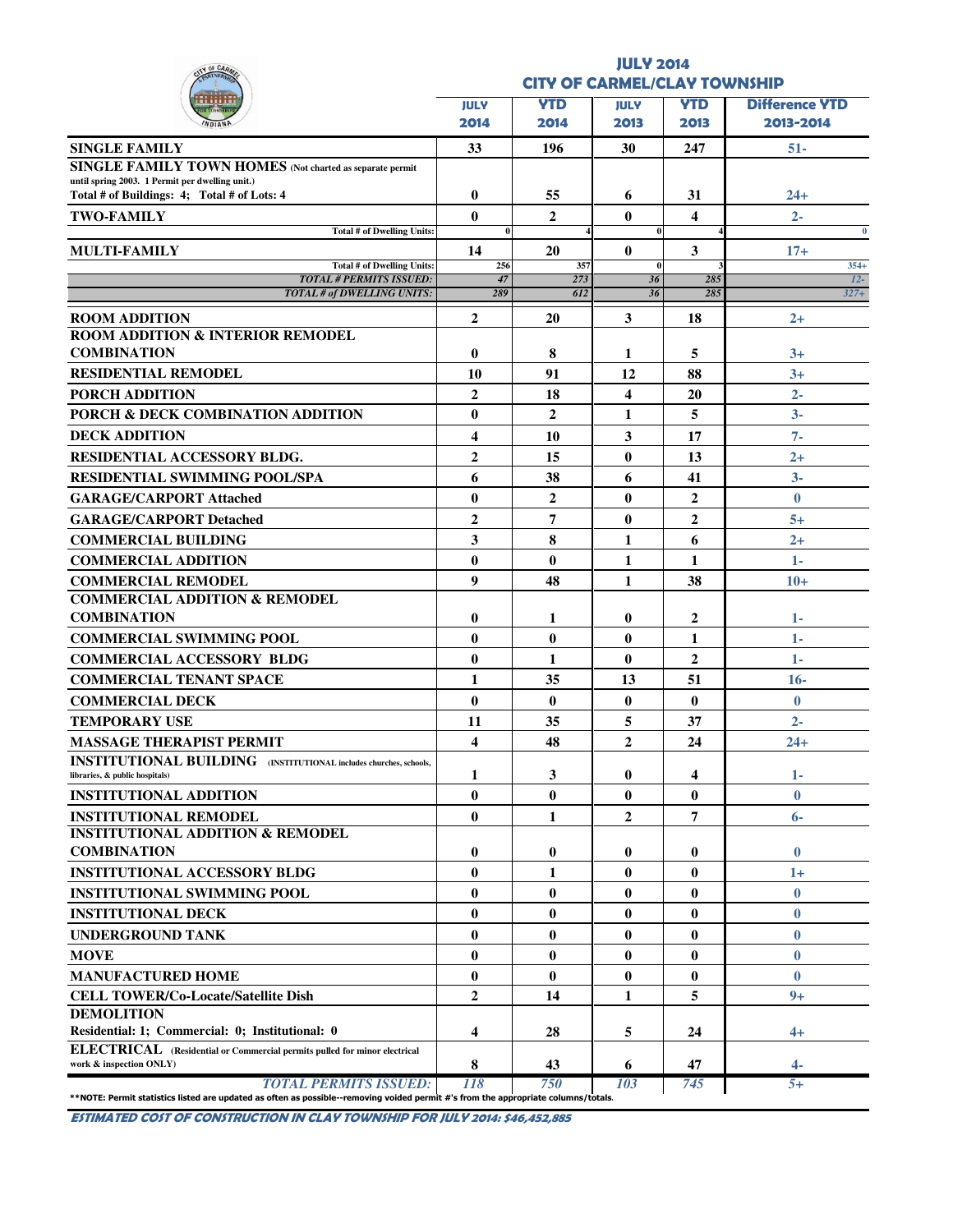## BUILDING & CODE SERVICES & SIGN ACTIVITY JULY 2014

| COMMERCIAL, INSTITUTIONAL, & MULTI-FAMILY - NEW STRUCTURES, ACCESSORY BUILDINGS, ADDITIONS, TENANT<br>FINISHES, REMODELS, POOLS, DECKS (Institutional includes churches, schools & libraries)                                                                                                                                                                                                                                                                                                                                                                          |    |
|------------------------------------------------------------------------------------------------------------------------------------------------------------------------------------------------------------------------------------------------------------------------------------------------------------------------------------------------------------------------------------------------------------------------------------------------------------------------------------------------------------------------------------------------------------------------|----|
| <b>Type of Construction</b><br><b>Total Permits Issued</b>                                                                                                                                                                                                                                                                                                                                                                                                                                                                                                             |    |
| <b>PERMITS ISSUED</b>                                                                                                                                                                                                                                                                                                                                                                                                                                                                                                                                                  |    |
| <b>INSTITUTIONAL NEW STRUCTURE:.</b><br>. Our Lady of Mount Carmel Convent, 40 Bennett Dr.                                                                                                                                                                                                                                                                                                                                                                                                                                                                             |    |
| <b>COMMERCIAL NEW STRUCTURE:.</b><br>• Gateway Shops, 10725 N. Michigan Rd.<br>· Ricker's Convenience Store, 14560 River Rd.<br>. River Road Shops, 14580 River Rd.                                                                                                                                                                                                                                                                                                                                                                                                    |    |
| COMMERCIAL TENANT FINISH / REMODEL:<br>· ADA Restroom Upgrade, 624 S. Range Line Rd. Suite A<br>· A Cut Above, 12955 Old Meridian St. #104<br>· Prudentia Building, 2071 Broughton St. #100<br>• Center for Sight, 3985 W. 106th St. #100<br>· Soma Intimates, 14390 Clay Terrace Blvd. #130<br>. White House Black Market, 14300 Clay Terrace Blvd. #135<br>• Petco, 2160 E. 116 <sup>th</sup> St.<br>• Hamilton County Tourism Bureau, 37 E. Main St.<br>· Dr. Nunery's Office, 201 Pennsylvania Pkwy., #225<br>• Emerging Threats, 450 E. 96 <sup>th</sup> St. #251 | 10 |
| COMMERCIAL CERTIFICATES OF OCCUPANCY ISSUED                                                                                                                                                                                                                                                                                                                                                                                                                                                                                                                            |    |

#### COMMERCIAL TENANT FINISH / REMODEL:.…….………………………………………………………………….……...8

- ADA Restroom Upgrade, 624 S. Range Line Rd. Suite A
- o Cincinnati Bell, 510 E. 96<sup>th</sup> St. #150
	- Bastain Solutions, 10585 N. Meridian St. #300
	- Ruoff Home Mortgage, 11711 N. Meridian St. #130
	- MISO Health Clinic, 720 City Center Dr.
	- Pad Thai, 110 W. Main St. #140
	- Common Area Amenities Remodel, 501 Pennsylvania Pkwy.
	- Baldwin & Lyons Fitness Area, 111 Congressional Blvd.
	- **Carmel Medical Pavilion, 13431 Old Meridian St.**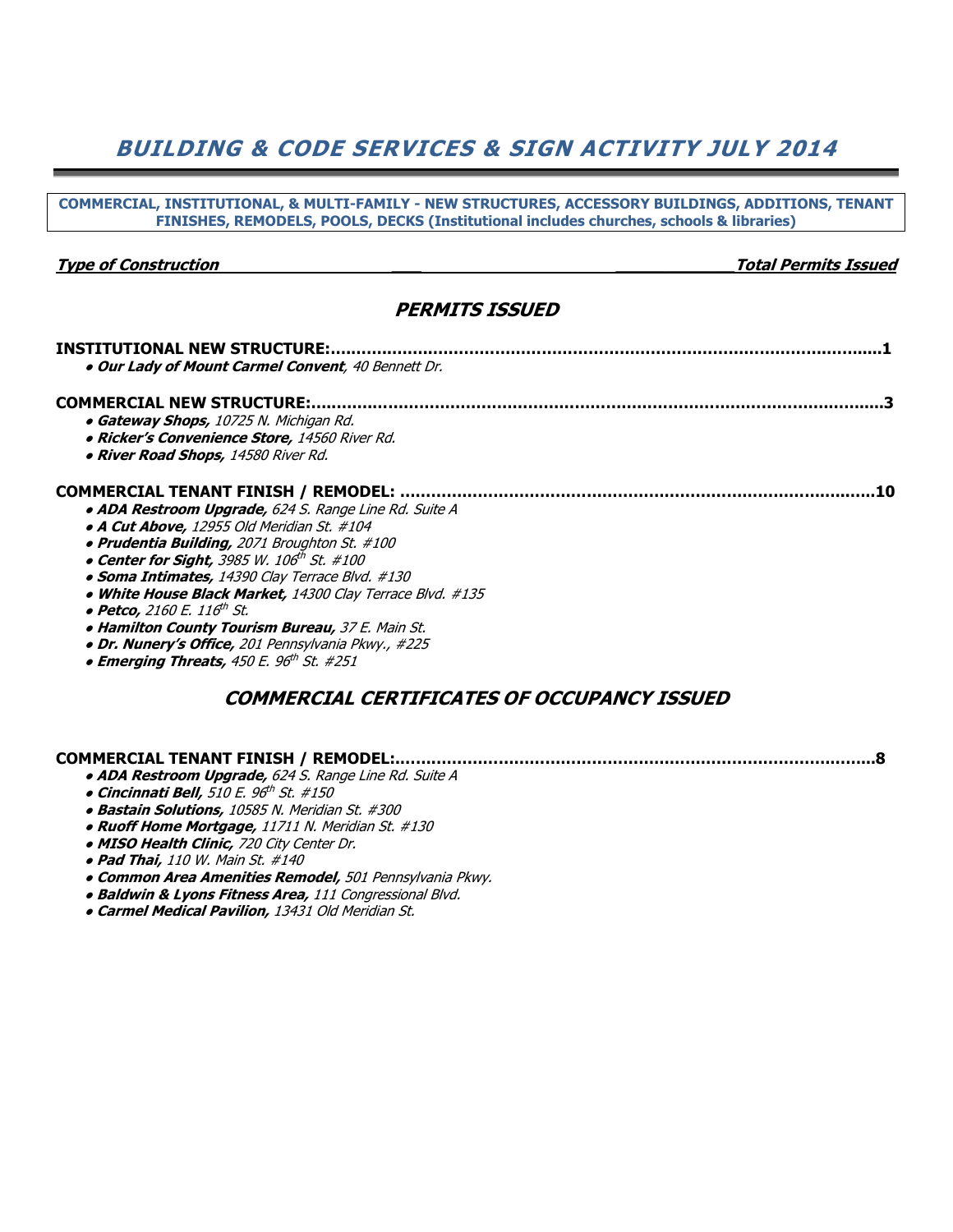|                                                                                                                                                                                                                                                                                       |    | <b>CARMEL UTILITIES PERMITS ISSUED: (Availability Fee Permits Included)</b> |    |                           |                  |
|---------------------------------------------------------------------------------------------------------------------------------------------------------------------------------------------------------------------------------------------------------------------------------------|----|-----------------------------------------------------------------------------|----|---------------------------|------------------|
| <b>Water &amp; Sewer Permit:</b>                                                                                                                                                                                                                                                      | 12 | <b>Water Permits Only:</b>                                                  | 23 | <b>Prepaid Utilities:</b> | 5                |
|                                                                                                                                                                                                                                                                                       |    |                                                                             |    | <b>JULY 2014</b>          | <b>JULY 2013</b> |
| <b>TOTAL PERMITS ISSUED:</b> (EXCLUDING Water, Sewer, and Sign Permits)                                                                                                                                                                                                               |    |                                                                             |    | 118                       | 103              |
| <b>TOTAL WATER &amp; SEWER PERMITS:</b>                                                                                                                                                                                                                                               |    |                                                                             |    | 40                        | 38               |
| <b>TOTAL SIGN PERMITS:</b> (May not include signs approved for/with the issuance/guidelines of a Temporary Use permit)                                                                                                                                                                |    |                                                                             |    | 34                        | 29               |
| <b>BUILDING INSPECTIONS PERFORMED:</b>                                                                                                                                                                                                                                                |    |                                                                             |    | 526                       | 598              |
| (The # includes inspections by Urban Forestry; but does not include Carmel Fire Dept. or Code Enforcement inspections)<br><b>BUILDING PLAN REVIEW:</b><br>(As of Feb. 2008: This # includes inspections plan reviews completed by the Code Enforcement staff for various permit type) |    |                                                                             |    | 88                        | 108              |
| <b>PUBLIC REQUEST FOR INFORMATION (RFI):</b>                                                                                                                                                                                                                                          |    |                                                                             |    | 38                        | 71               |

## BUILDING & CODE SERVICES CODE ENFORCEMENT JULY 2014

### CODE ENFORCEMENT TASK REPORT SUMMARY FOR JULY 2014

| <b>COMPLAINTS RECEIVED</b> | <b>TOTAL:</b> | <b>INSPECTION STATISTICS</b> | <b>TOTAL:</b>  |
|----------------------------|---------------|------------------------------|----------------|
| <b>FMAIL</b>               | 8             | <b>NEW CASES</b>             | 94             |
| "MY CARMEL" APP            | 25            | INITIAL INSPECTIONS          | 80             |
| <b>PHONE</b>               | 22            | <b>ABATEMENT</b>             | $\overline{ }$ |
| REFERRAL                   | 0             | <b>BZA AGENDA</b>            | 0              |
| <b>STAFF</b>               | 27            | INITIAL VIOLATION NOTICE     | 40             |
| <b>WALK-IN</b>             |               | <b>RE-INSPECTIONS</b>        | 126            |
|                            |               | <b>CLOSED CASES</b>          | 80             |

#### CODE ENFORCEMENT MONTHLY REPORT FOR JULY 2014

| <b>TYPE OF COMPLAINT/VIOLATION</b> | <b>NEW CASES</b> | <b>TYPE OF COMPLAINT/VIOLATION</b> | <b>NEW CASES</b> |
|------------------------------------|------------------|------------------------------------|------------------|
| <b>BUILDING CODE VIOLATIONS</b>    | 5                | PARKING IN LAWN/GREENBELT          | 4                |
| DRAINAGE OR EROSION                | 0                | PROPERTY MAINTENANCE               | 15               |
| <b>ENCROACHMENT</b>                | 0                | RECREATIONAL VEHICLE               | 16               |
| <b>FARM ANIMALS</b>                |                  | RIGHT-OF-WAY OBSTRUCTION           | 2                |
| <b>FENCE VIOLATION</b>             |                  | <b>ILLEGAL SIGNS</b>               | 183              |
| <b>GRASS OR WEEDS</b>              | 16               | STAGNANT WATER                     | 0                |
| HOME OCCUPATION                    |                  | <b>TRASH OR DEBRIS</b>             | 15               |
| NOISE REGULATIONS                  | $\Omega$         | UNSAFE BUILDING                    |                  |
| OPEN AND ABANDONED                 | $\Omega$         | VEHICLE DISPLAY, ON LAWN OR JUNK   | 6                |
| <b>OUTDOOR STORAGE</b>             |                  | ZONING USE VIOLATIONS              |                  |
| <b>OTHER</b>                       | 4                | <b>TOTAL</b>                       | 278              |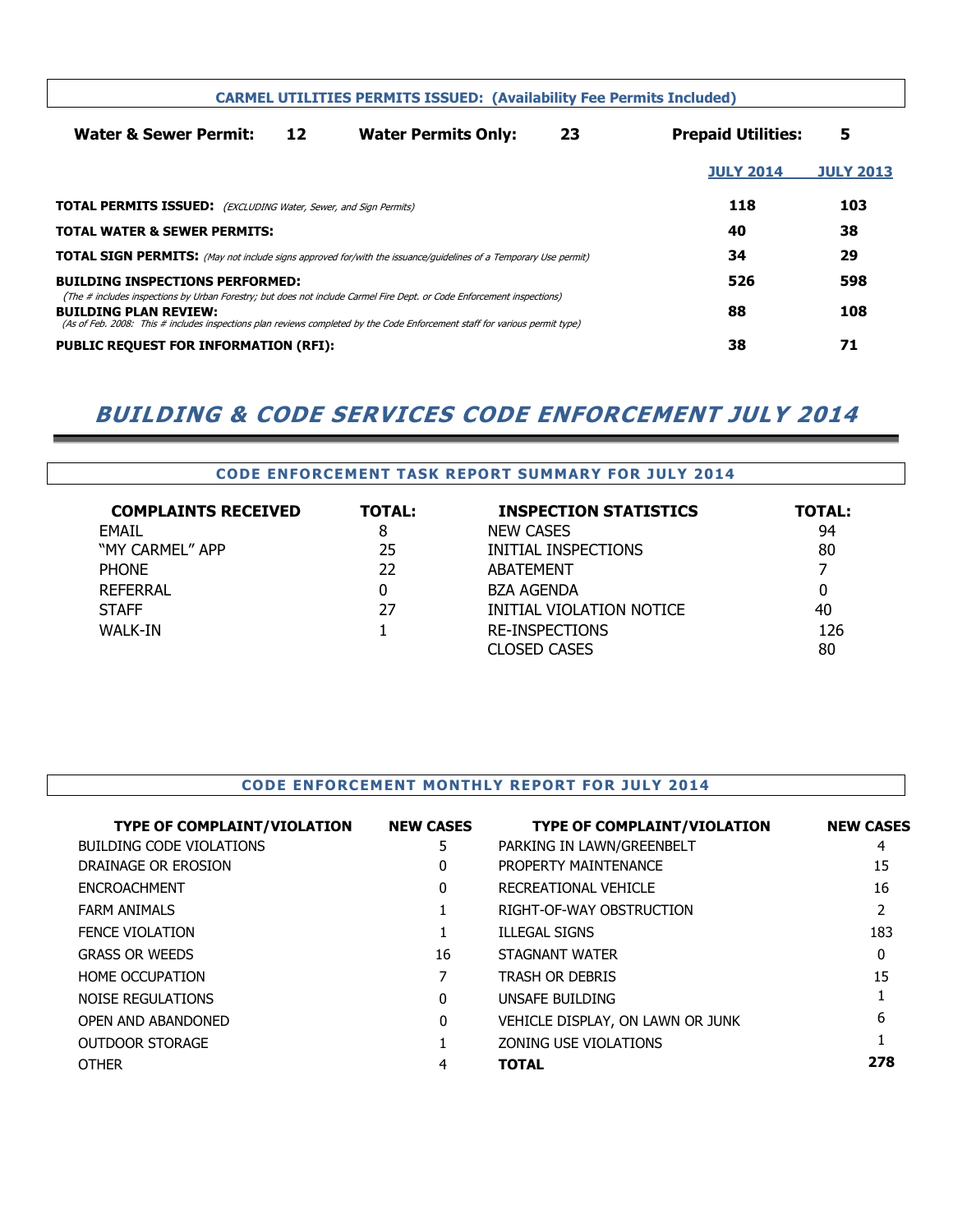#### DEPARTMENT OF COMMUNITY SERVICES INCOME REPORT JULY 1-31, 2014



| <b>Transaction Types:</b>                                                                                                                                                      | # of Transactions: | <b>Total Income of Transactions:</b> |
|--------------------------------------------------------------------------------------------------------------------------------------------------------------------------------|--------------------|--------------------------------------|
| <b>BUILDING PERMITS:</b> [Building permits includes the fee for full Certificate of Occupancy (C/O) or Substantial<br>Completion (C.S.C.) that will be issued, when required.] | 89                 | \$<br>205,552.82                     |
| <b>DEMOLITION PERMITS:</b>                                                                                                                                                     | 4                  | \$<br>997.50                         |
| <b>ELECTRICAL PERMITS:</b> (Separate electrical/meter inspections-no other work being done.)                                                                                   | 8                  | \$<br>738.00                         |
| <b>LATE FEES:</b>                                                                                                                                                              | $\mathbf{1}$       | \$<br>967.50                         |
| <b>MASSAGE THERAPIST PERMITS/RENEWALS:</b>                                                                                                                                     | 4                  | \$<br>80.00                          |
| RE-INSPECTION, EXTRA/ADDITIONAL INSPECTION, AND/OR TEMPORARY C/O / C.S.C.<br><b>FEES:</b>                                                                                      | 69                 | \$<br>5,728.00                       |
| PLAN AMENDMENT: (COMMERCIAL/INSTITUTIONAL)                                                                                                                                     | 1                  | \$<br>320.50                         |
| PLAN AMENDMENT: (RESIDENTIAL)                                                                                                                                                  | 1                  | \$<br>240.70                         |
| <b>SPECIAL EVENT PERMITS:</b>                                                                                                                                                  | 7                  | \$<br>1,120.00                       |
| TEMPORARY USE PERMITS/EXTENSIONS:                                                                                                                                              | 2                  | \$<br>416.00                         |
| <b>ADLS: (Applications)</b>                                                                                                                                                    | 1                  | \$<br>967.00                         |
| <b>ADLS AMENDMENTS:</b>                                                                                                                                                        | 5                  | \$<br>427.50                         |
| <b>COMMITMENT AMENDMENTS:</b>                                                                                                                                                  | 0                  | \$                                   |
| <b>DEVELOPMENT PLAN:</b>                                                                                                                                                       | 0                  | \$                                   |
| <b>DEVELOPMENT PLAN AMENDMENTS:</b>                                                                                                                                            | 2                  | \$<br>2,439.44                       |
| <b>HPR REVIEWS:</b>                                                                                                                                                            | 0                  | \$                                   |
| <b>ORDINANCE AMENDMENT APPLICATIONS:</b>                                                                                                                                       | 0                  | \$                                   |
| <b>PLAT VACATIONS:</b>                                                                                                                                                         | 1                  | \$<br>1,087.50                       |
| <b>PRIMARY PLATS:</b>                                                                                                                                                          | $\mathbf{1}$       | \$<br>4,423.00                       |
| <b>PRIMARY PLAT AMENDMENTS:</b>                                                                                                                                                | 1                  | \$<br>3,263.50                       |
| <b>PUD ORDINANCES:</b>                                                                                                                                                         | 1                  | \$<br>3,601.08                       |
| <b>REZONE:</b>                                                                                                                                                                 | 0                  | \$                                   |
| <b>SDR SITE PLAN REVIEWS:</b>                                                                                                                                                  | 1                  | \$<br>156.50                         |
| <b>SECONDARY PLATS / REPLATS:</b>                                                                                                                                              | 2                  | \$<br>8,846.00                       |
| <b>SUBDIVISION WAIVERS:</b>                                                                                                                                                    | 0                  | \$                                   |
| <b>ZONING WAIVER:</b>                                                                                                                                                          | 4                  | \$<br>2,832.00                       |
| <b>TAC ONLY APPLICATIONS:</b>                                                                                                                                                  | 0                  | \$                                   |
| <b>COMMITMENT AMENDMENT:</b>                                                                                                                                                   | 0                  | \$                                   |
| <b>DEVELOPMENT STANDARDS VARIANCES:</b>                                                                                                                                        | 10                 | \$<br>7,085.00                       |
| <b>HEARING OFFICER REVIEWS:</b>                                                                                                                                                | 0                  | \$                                   |
| <b>SPECIAL EXCEPTION VARIANCE:</b>                                                                                                                                             | 0                  | \$                                   |
| <b>SPECIAL USES: (Inlcudes Special Use Amendments)</b>                                                                                                                         | $\Omega$           | \$                                   |
| <b>USE VARIANCES:</b>                                                                                                                                                          | 0                  | \$                                   |
| <b>SIGN PERMITS:</b>                                                                                                                                                           | 29                 | \$<br>6,217.33                       |
| <b>ADMINSTRATIVE APPROVALS:</b>                                                                                                                                                | 0                  | \$                                   |
| <b>APPEALS:</b>                                                                                                                                                                | 1                  | \$<br>156.50                         |
| <b>TIME EXTENSIONS:</b>                                                                                                                                                        | 0                  | \$                                   |
| <b>TRAFFIC STUDIES:</b>                                                                                                                                                        | 0                  | \$                                   |
| MISC.: (COPIES/MAPS/DUPLICATE PLARCARDS/ETC)                                                                                                                                   | 7                  | \$<br>990.00                         |
| <b>ZONING DETAILS/LETTER:</b>                                                                                                                                                  | 2                  | \$<br>190.00                         |
| <b>ZONING ORDINANCES: (Copies of)</b>                                                                                                                                          | 0                  | \$                                   |
| PARK & RECREATION IMPACT FEE: (PRIF)                                                                                                                                           | 0                  | \$                                   |
| <b>TOTALS:</b>                                                                                                                                                                 |                    |                                      |
| <b>GENERAL FUND:</b>                                                                                                                                                           |                    | \$<br>258,843.37                     |
| <b>PRIF ACCOUNT # 106:</b>                                                                                                                                                     |                    | \$<br>60,951.00                      |
| <b>UTILITY FEES: (Sewer/Water permits)</b>                                                                                                                                     |                    | \$<br>118,475.00                     |
| <b>TOTAL DEPOSIT:</b>                                                                                                                                                          |                    | \$<br>438,269.37                     |
| Last Month's General Fund Deposit:                                                                                                                                             |                    | \$<br>156,765.83                     |
| <b>Last Month's Total Deposit:</b>                                                                                                                                             |                    | \$<br>340,271.83                     |

NOTE: Receipts were deposited for 22 business days this month.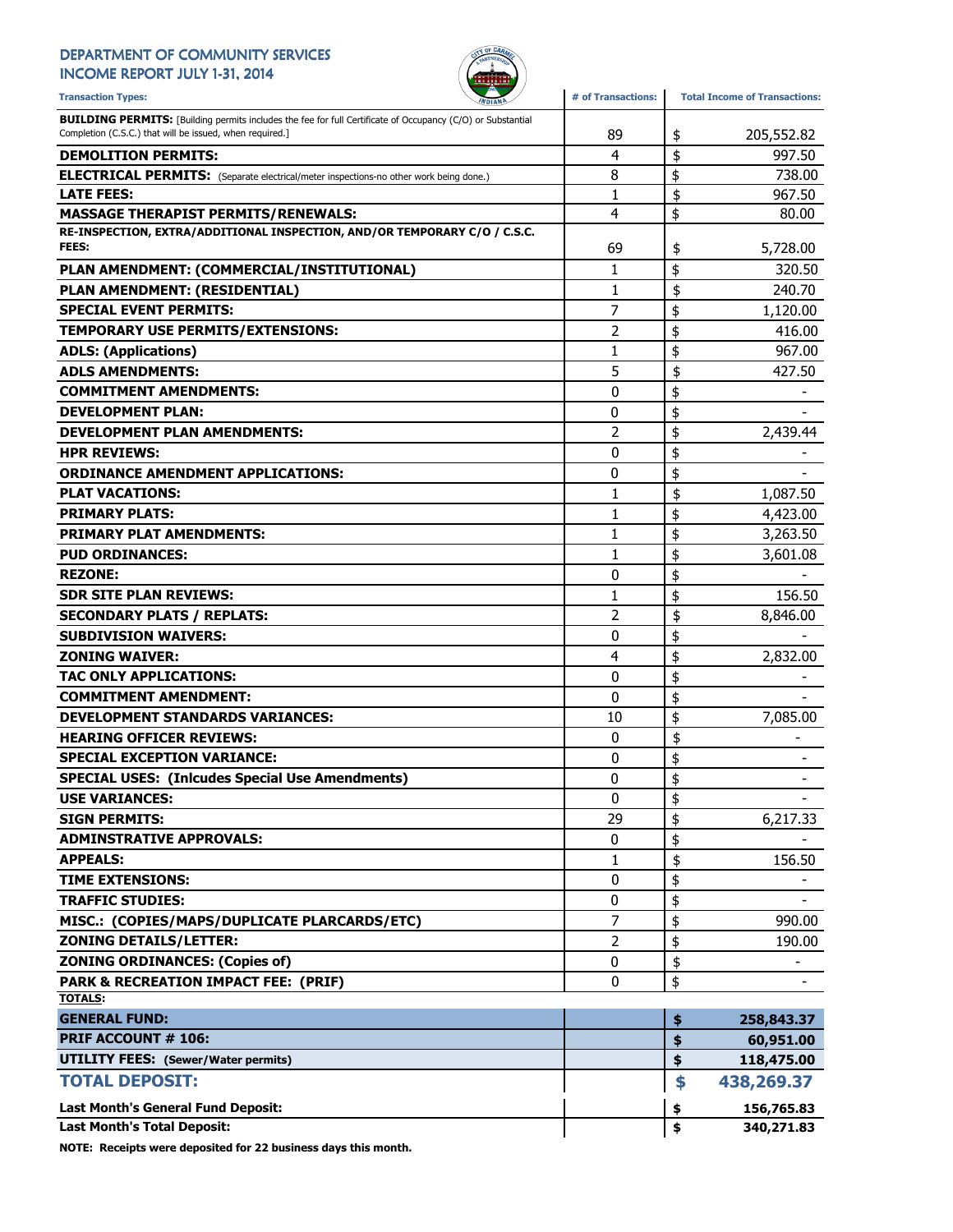### **CITY OF CARMEL DEPARTMENT OF COMMUNITY SERVICES**

#### **EXPENSES OF NOTE**

#### **JULY 2014**

| <b>EXPENSE</b>                 |   | <b>JULY 2014</b> |          | <b>YEAR TO DATE 2014</b> | YEAR TO DATE 2013 |
|--------------------------------|---|------------------|----------|--------------------------|-------------------|
| Overtime                       | S | 1,461.49         | - \$     | 10,333.73                | \$9,623.14        |
| <b>Legal Fees</b>              | S | 476.00           | <b>S</b> | 4,434.30                 | \$12,009.49       |
| <b>Consulting Fees</b>         |   | 16,800.00        | -\$      | 16,800.00                | \$25,000.00       |
| Travel (Including per diems)   |   | ۰.               | S        | 8,336.90                 | \$8,355.48        |
| Instruction/Training/Education | S | 844.00           | -\$      | 2,875.89                 | \$1,260.00        |

**Instruction, Training and Education Completed; Presentations and acknowledgements Received JULY 2014**

Staff did not attend training in July 2014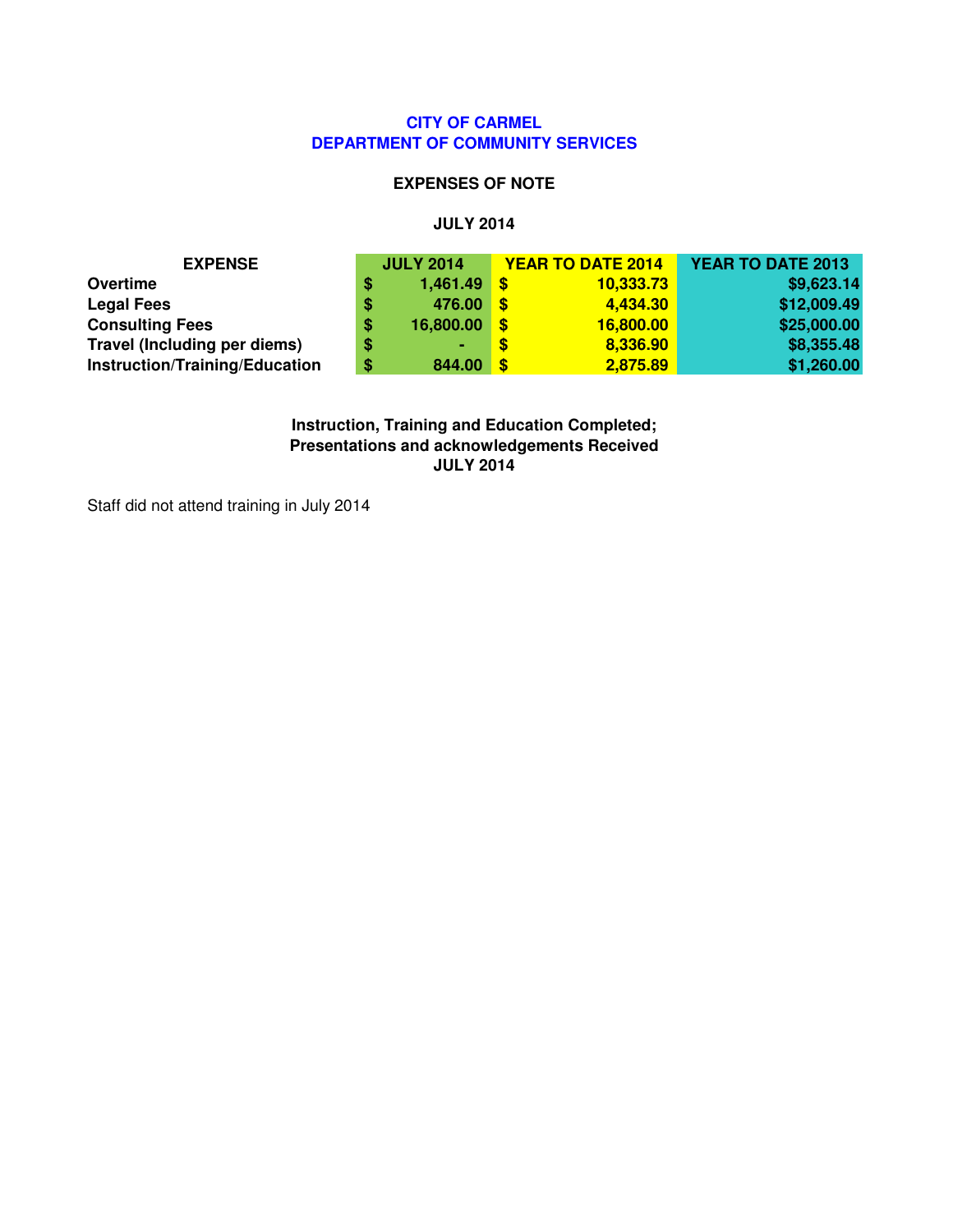## SPECIAL STUDIES COMMITTEE ACTIVITY CITY OF CARMEL/CLAY TOWNSHIP – JULY 1, 2014

| 580 CARMEL<br>580 E. Carmel Dr.<br>The applicant seeks site plan and design approval for a 3-story<br>office building, parking area, and detention pond<br>Docket #: 13120023                                                                     | DP Amend / ADLS Amend | Tabled to August 5, 2014                                                                                                                                                                                          |
|---------------------------------------------------------------------------------------------------------------------------------------------------------------------------------------------------------------------------------------------------|-----------------------|-------------------------------------------------------------------------------------------------------------------------------------------------------------------------------------------------------------------|
| <b>CARMEL MARKETPLACE BANQUET RENOVATION</b><br>502 E. Carmel Dr.<br>The applicant seeks design approval for a porte cochere,<br>building base landscaping, signage, and new parking striping<br>layout for a new tenant.<br>Docket #: 14060004   | <b>ADLS Amend</b>     | Approved 3-0, 2 absent                                                                                                                                                                                            |
| <b>WENDY'S REMODEL</b><br>2370 E. 116 <sup>™</sup> St.<br>The applicant seeks architecture/design approval for a full<br>revamp of the building exterior, as well as approvals for<br>landscaping, patio area, and signage.<br>Docket #: 14060003 | <b>ADLS Amend</b>     | Discussed, then will return to Special Studies on<br><b>August 5, 2014</b>                                                                                                                                        |
| <b>LAKESIDE APARTMENTS PHASE 1A</b><br>600 W. Carmel Dr.<br>The applicant seeks site plan and design approval for 17 multi-<br>family apartment buildings and one clubhouse building on 14<br>acres.<br>Docket #: 14030017                        | DP / ADLS             | Discussed, then forwarded to Plan Commission 3-0, 2<br>absent with favorable recommendation subject to final<br>approval from engineering and urban forestry prior to<br>Plan Commission meeting on July 15, 2014 |

### SUBDIVISION COMMITTEE ACTIVITY CITY OF CARMEL/CLAY TOWNSHIP – JULY 1, 2014

| <b>MONON LAKE PUD REZONE WITH PRIMARY PLAT</b><br>1022 E. $101^{st}$ St.<br>The applicant seeks approval to rezone approximately 33.95<br>acres from R-1/Residence (in Home Place overlay) to<br>PUD/Planned Unit Development, with the intent to plat 43 lots for<br>single-family detached homes.<br>Docket #: 13090013       | <b>Rezone</b> | Discussed, then forwarded to the Plan Commission 5-0<br>with a negative recommendation with the condition that<br>the petitioner makes the appropriate amendments to the<br>PUD to staff's satisfaction |
|---------------------------------------------------------------------------------------------------------------------------------------------------------------------------------------------------------------------------------------------------------------------------------------------------------------------------------|---------------|---------------------------------------------------------------------------------------------------------------------------------------------------------------------------------------------------------|
| <b>PENN CIRCLE PHASE II</b><br>12346 Old Meridian St.<br>The applicant seeks site plan and design approval for a 4 story<br>tall apartment building, with 36 units, on .73 acres.<br>Docket #: 14020005                                                                                                                         | DP / ADLS     | Tabled to August 5, 2014                                                                                                                                                                                |
| <b>MONON GREENWAY OVERLAY REZONE, NATURAL SECTION</b><br><b>SOUTH</b><br>Monon Trail 96 <sup>th</sup> Street to south of Carmel Drive<br>The applicant seeks approval to rezone properties which abut the<br>Monon Greenway south of Carmel Drive, to include them in the<br>Monon Greenway overlay zone.<br>Docket #: 14050017 | Rezone        | Discussed, then forwarded to the Plan Commission 5-0<br>with a positive recommendation                                                                                                                  |

## PLAN COMMISSION ACTIVITY CITY OF CARMEL/CLAY TOWNSHIP – JULY 15, 2014

| The applicant seeks plat vacation of 6 lots, easements, and road<br>right-of-way, for the creation of Blackwell Park, Phase II.<br>Docket #: 14030019 | <b>BLACKWELL PARK, PHASE II (H.C. BURNETT SUBDIVISION PLAT</b><br>Discussed, then sent to Subdivision Committee on<br><b>Plat Vacation</b><br>August 5, 2014 with final voting authority<br><b>VACATION)</b> |
|-------------------------------------------------------------------------------------------------------------------------------------------------------|--------------------------------------------------------------------------------------------------------------------------------------------------------------------------------------------------------------|
|-------------------------------------------------------------------------------------------------------------------------------------------------------|--------------------------------------------------------------------------------------------------------------------------------------------------------------------------------------------------------------|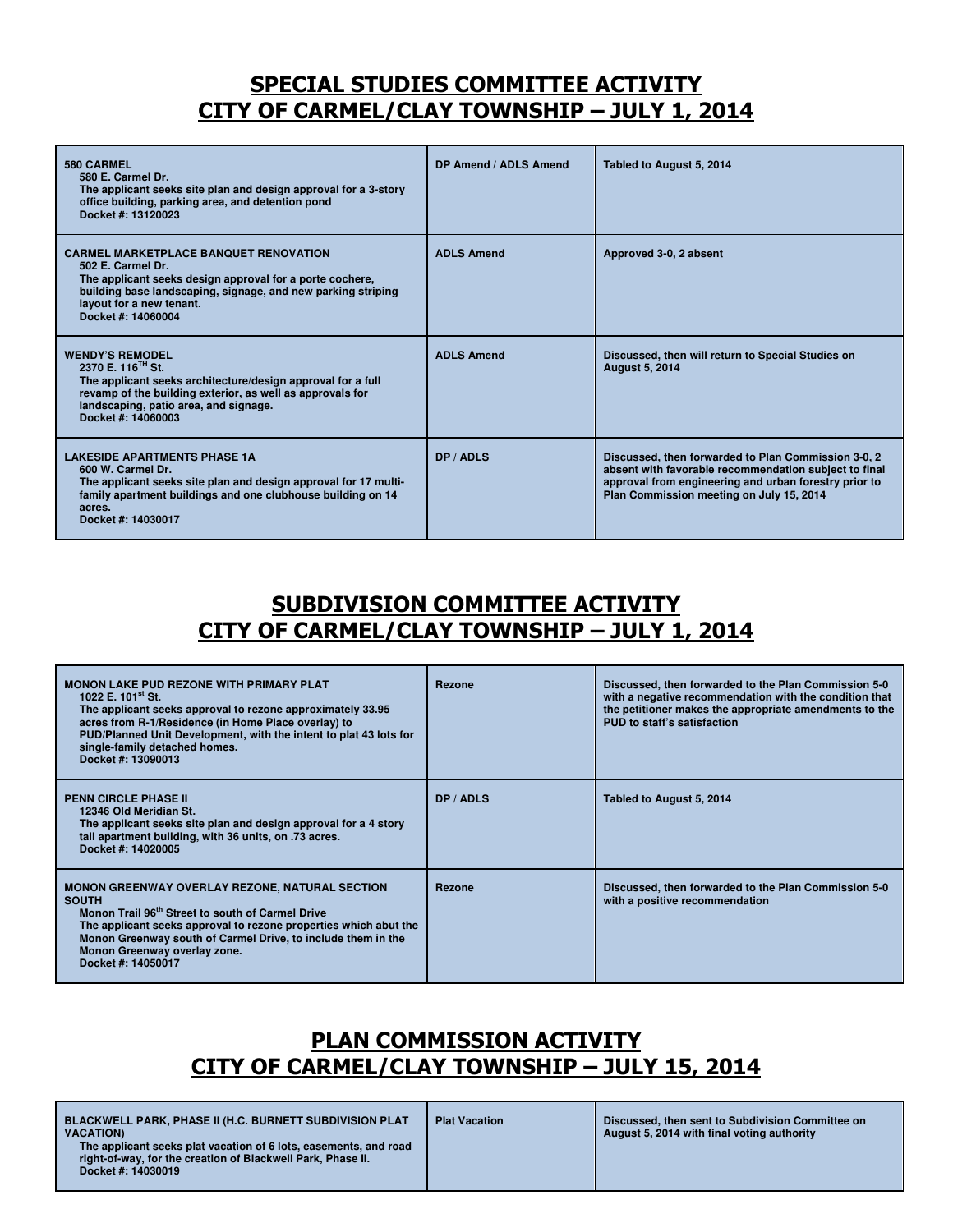| BLACKWELL PARK, PHASE II (REPLAT OF C.W. WEIDLER'S<br>SUBDIVISION (LOTS 62, 63, 64 PART, 65 PART, AND 66 PART)<br>Docket #: 14030020                                                                                                                                                                                                                                                                                                                                                                                                                    | <b>Primary Plat</b>                                                           | Discussed, then sent to Subdivision Committee on<br>August 5, 2014 with final voting authority                                                                                                                        |
|---------------------------------------------------------------------------------------------------------------------------------------------------------------------------------------------------------------------------------------------------------------------------------------------------------------------------------------------------------------------------------------------------------------------------------------------------------------------------------------------------------------------------------------------------------|-------------------------------------------------------------------------------|-----------------------------------------------------------------------------------------------------------------------------------------------------------------------------------------------------------------------|
| <b>WAIVER, SCO CHAPTER 6.03.21</b><br>240 5 <sup>th</sup> St. NE<br>Plats with more than 15 lots need at least 2 points of access. The<br>applicant seeks primary plat amendment approval to create 19<br>lots on 4.39 acres (including HC Burnett Subdivision listed above<br>for Blackwell Park, Phase II.<br>Docket #: 14040014                                                                                                                                                                                                                      | <b>Subdivision Waiver</b>                                                     | Withdrawn                                                                                                                                                                                                             |
| 146TH & GRAY REZONE<br>4927 E. 146 <sup>th</sup> St.<br>The applicant seeks approval to rezone 11.6 acres from S-<br>1/Residential to B-3/Business (with commitments to prohibit<br>certain land uses)<br>Docket #: 14050012                                                                                                                                                                                                                                                                                                                            | <b>Rezone</b>                                                                 | <b>Tabled to August 19</b>                                                                                                                                                                                            |
| <b>GREEN HOUSE COTTAGES PUD REZONE</b><br>140-130 E. 126 <sup>th</sup> St.<br>The applicant seeks approval to rezone 4.61 acres from R-<br>2/Residential to PUD/Planned Unit Development, for 6 skilled<br>nursing cottage homes and 1 administration building.<br>Docket #: 14050013                                                                                                                                                                                                                                                                   | Rezone                                                                        | Discussed, then sent to Subdivision Committee on<br><b>August 5, 2014</b>                                                                                                                                             |
| <b>MERIDIAN &amp; MAIN PHASE 1, LOT 1</b><br>The applicant seeks site plan and design approvals for 2<br>commercial/retail buildings on 3.1 acres.<br>Docket #: 14050016                                                                                                                                                                                                                                                                                                                                                                                | DP Amend / ADLS                                                               | Discussed then sent to Special Studies Committee on<br>August 5, 2014 with final voting authority                                                                                                                     |
| <b>REQUIRED NUMBER OF PARKING SPACES</b><br>NE Corner of Main Street and Pennsylvania Way<br>The applicant seeks approval to reduce the number of parking<br>spaces required (240 required, 158 requested)<br>Docket #: 14060023                                                                                                                                                                                                                                                                                                                        | <b>Zoning Waiver</b>                                                          | Discussed then sent to Special Studies Committee on<br>August 5, 2014 with final voting authority                                                                                                                     |
| <b>TALLYN'S RIDGE PRIMARY PLAT</b><br>3225 W. 146 <sup>th</sup> St.<br>The applicant seeks primary plat approval for 27 lots on 18.5<br>acres for single-family detached homes, and the applicant seeks<br>the following Subdivision Control Waivers:<br>Docket #: 14050019<br><b>SCO CHAPTERS 6.03.19, 6.05.07</b><br>Access to arterials & 2 houses not facing 146 <sup>th</sup> St.<br>Docket #: 14050020<br>SCO CHAPTER 6.03.15<br>Curvature radii for cul-de-sac, future street extension<br>Docket #: 14050021                                    | <b>Primary Plat</b><br><b>Subdivision Waiver</b><br><b>Subdivision Waiver</b> | Voted to suspend rules to be heard, discussed, then<br>approved 9-0, 2 absent<br>Voted to suspend rules to be heard, discussed, then<br>approved 9-0, 2 absent<br>Voted to suspend rules to be heard, discussed, then |
| SCO CHAPTER 6.04.01<br>Block length less than 250-feet<br>Docket #: 14050022                                                                                                                                                                                                                                                                                                                                                                                                                                                                            | <b>Subdivision Waiver</b>                                                     | approved 9-0, 2 absent<br>Voted to suspend rules to be heard, discussed, then<br>approved 9-0, 2 absent                                                                                                               |
| <b>LAKESIDE APARTMENTS PHASE 1A</b><br>600 W. Carmel Dr.<br>The applicant seeks site plan and design approval for 17 multi-<br>family apartment buildings and one clubhouse building on 14<br>acres.<br>Docket #: 14030017                                                                                                                                                                                                                                                                                                                              | DP / ADLS                                                                     | Approved 9-0, 2 absent                                                                                                                                                                                                |
| <b>MONON LAKE PUD REZONE, WITH PRIMARY PLAT</b><br>1022 E. $101^{st}$ St.<br>The applicant seeks approval to rezone approximately 33.95<br>acres from R-1/Residence (in Home Place Overlay) to<br><b>PUD/Planned Unit Development.</b><br>Docket #: 13090013                                                                                                                                                                                                                                                                                            | <b>Rezone</b>                                                                 | Discussed then sent to City Council with negative<br>recommendation 9-0, 2 absent                                                                                                                                     |
| <b>MONON GREENWAY OVERLAY REZONE, NATURAL SECTION</b><br><b>SOUTH</b><br>The applicant seeks approval to rezone properties which abut the<br>Monon Greenway south of Carmel Dr., to include them in the<br>Monon Greenway Overlay Zone. This overlay zone, described in<br>Zoning Ordinance Chptr 23H, is superimposed over the primary<br>zoning districts. The properties included in the rezone include<br>properties within 88-ft of the centerline of the Monon Greenway<br>from 96 <sup>th</sup> St. to south of Carmel Dr.<br>Docket #: 14050017 | Rezone                                                                        | Discussed then sent to City Council with positive<br>recommendation 9-0, 2 absent                                                                                                                                     |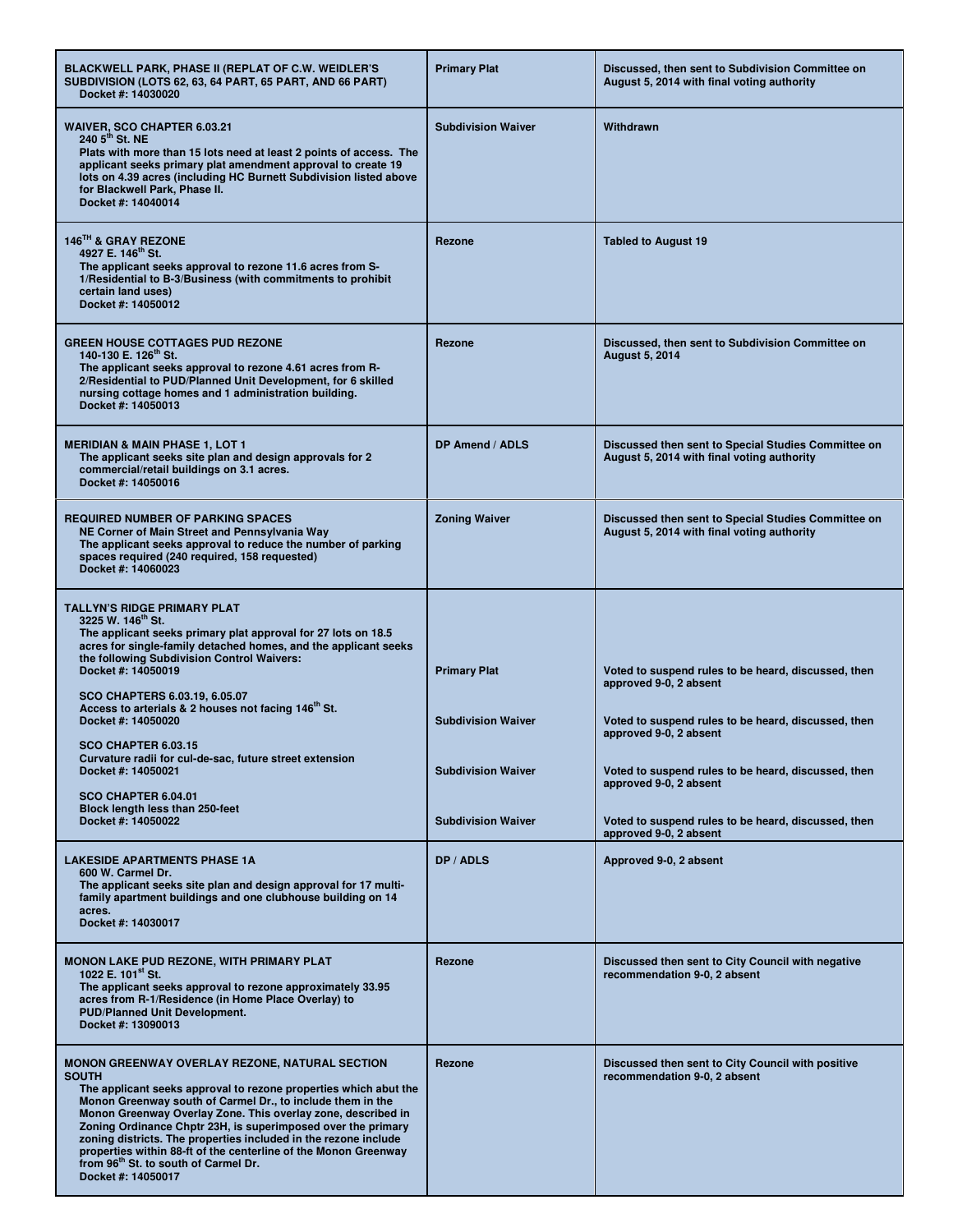## BOARD OF ZONING APPEALS ACTIVITY CITY OF CARMEL/CLAY TOWNSHIP

## BZA HEARING OFFICER – JULY 28, 2014

| <b>ROGERS POOL SETBACK, WOODS AT WILLIAMS CREEK, LOT 22</b><br>509 Wetherby Lake Dr.                                                                                                                                                                   | Variance | Approved |
|--------------------------------------------------------------------------------------------------------------------------------------------------------------------------------------------------------------------------------------------------------|----------|----------|
| The site is located at 509 Wetherby Lake Drive. It is zoned<br>S-1/ROSO III. The minimum setback from an easement for a pool<br>is 3 feet and the petitioner is requesting the pool deck encroach<br>into the drainage and utility easement by 2 feet. |          |          |
| Docket #: 14060011                                                                                                                                                                                                                                     |          |          |

## REGULAR MEETING – JULY 28, 2014

| DAVID WILKINSON'S ADDITION, LOT 23, APPEAL<br>510-531 Burnett Ct.<br>The applicant seeks to appeal the decision of the Director, where<br>the request to tear down an existing Contributing Building in the<br>Old Town Overlay was denied.<br>Docket #: 14060018                                                                                                                                                                                                                                                                                                              | <b>Appeal</b> | <b>Approved 3-2</b> |
|--------------------------------------------------------------------------------------------------------------------------------------------------------------------------------------------------------------------------------------------------------------------------------------------------------------------------------------------------------------------------------------------------------------------------------------------------------------------------------------------------------------------------------------------------------------------------------|---------------|---------------------|
| <b>BLACKWELL PARK PHASE II</b><br>510-531 Burnett Ct.<br>The applicant seeks the following development standards<br>variances for an existing office building.<br>Max density 3.9 lots/acre, 4.33 lots/acre requested<br>Docket #: 14040017<br>Min Lot Size 10,000 sq.ft, 6,600 sq.ft. requested<br>Docket #: 14040018<br>35 ft. Min Front Yd. Setback, 20 ft. requested<br>Docket #: 14040019<br>Min Lot Width 80 ft., 55 ft. requested<br>Docket #: 14040020<br>35% Max Lot Coverage, 45% requested<br>Docket #: 14040021                                                    | Variance      | Tabled to July 28   |
| <b>LIBERTY FUND HEADQUARTERS</b><br>11111 N. Meridian St.<br>The applicant seeks the following development standards<br>variance approvals for a corporate headquarters building:<br>Maximum density 3.9 lots/acre, 4.33 lots/acre requested<br>Docket #: 14040017<br>Minimum lot size 10,000 square feet, 6,600 square feet requested<br>Docket #: 14040017<br>35-foot minimum front yard setback, 20 feet requested<br>Docket #: 14040017<br>Minimum lot width 80 feet, 55 feet requested<br>Docket #: 14040017<br>35% max lot coverage, 45% requested<br>Docket #: 14040017 | Variance      | Withdrawn           |
| <b>MERIDIAN &amp; MAIN, PHASE 1, LOT 1</b><br>1435 Pennsylvania Way<br>The applicant seeks the following development standards<br>variance approvals for two commercial buildings:                                                                                                                                                                                                                                                                                                                                                                                             | Variance      | Approved            |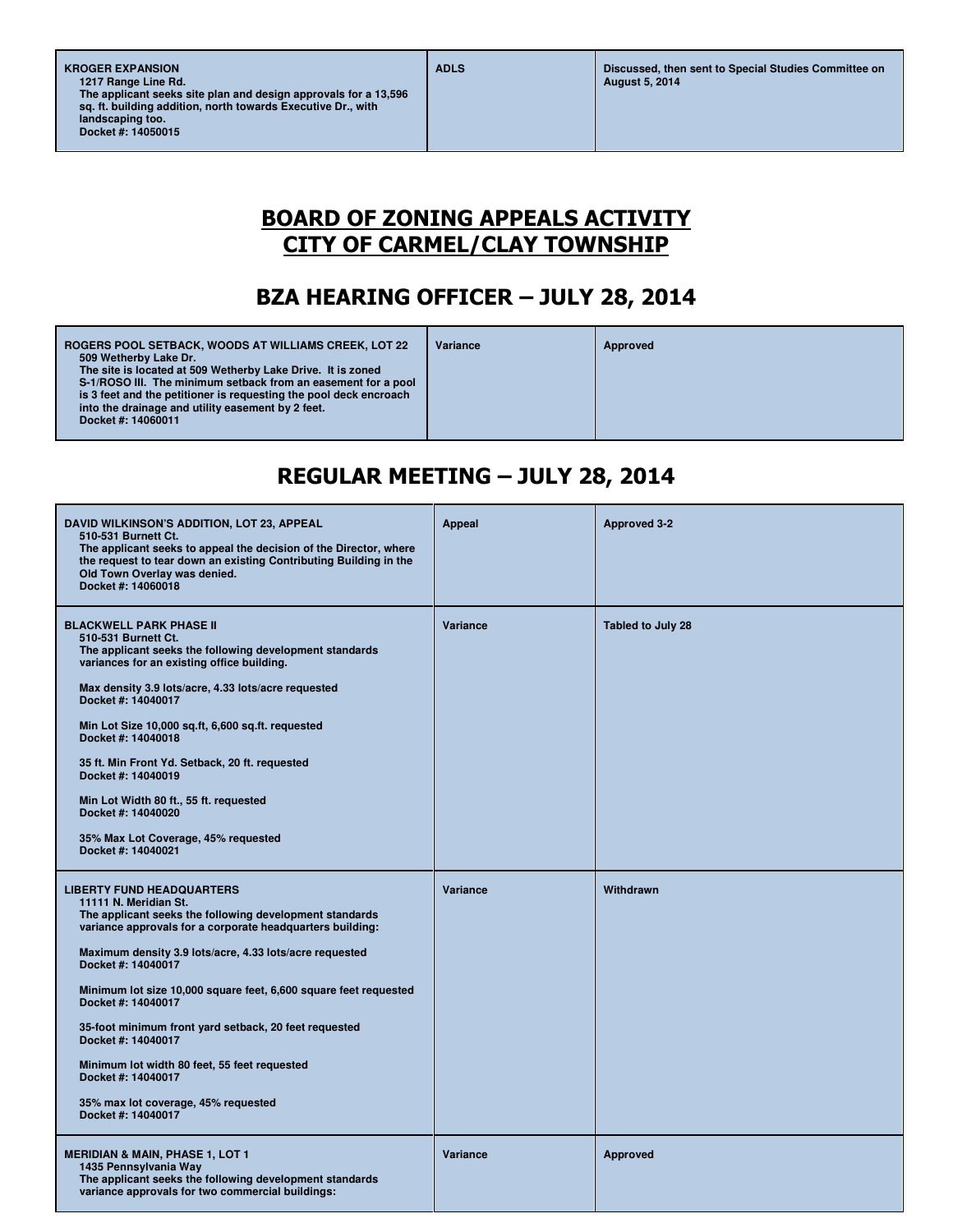| Loading berth requirement (none proposed)<br>Docket #: 14040017                                                                                                                                                              |                             |           |
|------------------------------------------------------------------------------------------------------------------------------------------------------------------------------------------------------------------------------|-----------------------------|-----------|
| Build-to-line of 20 feet on Pennsylvania Way (30 feet proposed)<br>Docket #: 14040017                                                                                                                                        |                             |           |
| Minimum front yard setback of 60' on Main St (26 feet proposed)<br>Docket #: 14040017                                                                                                                                        |                             |           |
| East/side bufferyard of 5 feet required, 3.5 feet proposed<br>Docket #: 14040017                                                                                                                                             |                             |           |
| Minimum building gross floor area 15,000 square feet, 12,000<br>square feet proposed                                                                                                                                         |                             |           |
| TOM WOOD DAY DRIVE, PARKING LOT LIGHTING<br>9624 Day Drive<br>The applicant seeks to amend a commitment, made in 2012 as part<br>of the Use Variance for a parking lot, to allow parking lot lighting.<br>Docket #: 14040022 | <b>Commitment Amendment</b> | Withdrawn |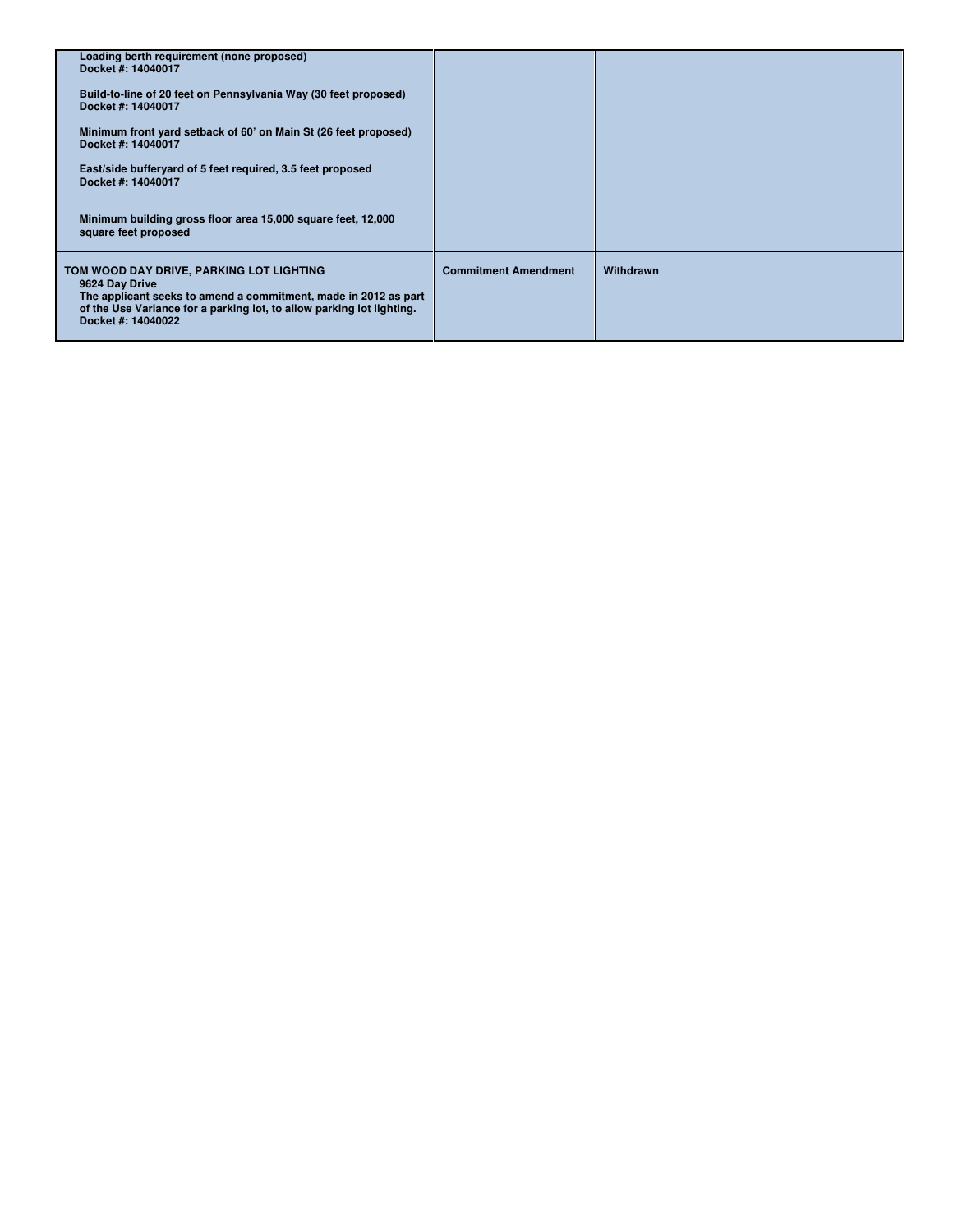| Issue<br>Date | Permi<br><b>NO</b> | Lot     | Subdiv Name                             | <b>Property Address</b>                           | Permit Type Description                            | Estimated<br>Cost of | Sq Ft        | <b>Contractor Name</b>                       | <b>Contractor Address</b>               | Cont.City             | Cont.<br>State | Cont.<br>Zip  | Cont.Phone                     | Propety Owner (as listed<br>per applicant)           | Owner Adrs                                     | Owner City          | Owner<br>State | Owne<br>Zip    |
|---------------|--------------------|---------|-----------------------------------------|---------------------------------------------------|----------------------------------------------------|----------------------|--------------|----------------------------------------------|-----------------------------------------|-----------------------|----------------|---------------|--------------------------------|------------------------------------------------------|------------------------------------------------|---------------------|----------------|----------------|
|               |                    |         |                                         |                                                   |                                                    | Constructio          |              |                                              |                                         |                       |                |               |                                |                                                      |                                                |                     |                |                |
| 07/01/14      | 4060163<br>407000  |         |                                         | 624 S RANGE LINE RD SUITE A<br>2-20 DRUID HILL CT | COMMERCIAL REMODEL<br>ELECTRICAL PERMIT/INSPECTION | \$6,000<br>\$0       | 63           | BUILDSMART CONSTRUCTION,<br>AYLOR ELECTRICAL | 599 INDUSTRIAL DR #316<br>329 W PENN ST | CARMEL<br>SHELBYVILLE |                | 46032<br>4617 | 317) 296-8090<br>317) 690-2136 | <b>MOHAWK MANAGEMENT</b><br>VILSON VILLAGE CONDO HOA | 620A S RANGE LINE RD<br><b>0 DRUID HILL CT</b> | CARMEL<br>CARMEL    |                | 46032<br>16032 |
| 07/02/14      | 4070005            |         |                                         | WORK DONE IN CLIENTS                              | MASSAGE THERAPIST PERMIT                           | \$0                  |              | MUSSELMAN, AMBER MARIE                       | 5511 VICKSBURG DF                       | <b>INDIANAPOLIS</b>   |                | 46254         | 317) 406-4444                  | <b>SELF OWNED BUSINESSS</b>                          | WORK DONE IN CLIENTS HOMES                     | CARMEL              |                | 16032          |
| 07/03/14      | 4060164            |         | <b>R A FRANKE</b>                       | 12955 OLD MERIDIAN ST #104                        | COMMERCIAL TENANT FINISH                           | \$60,000             | 2,900        | ACCELL CONSTRUCTION                          | 3621 CAMPBELL ST                        | PLAINFIELD            |                | 46168-2613    | 317) 838-9965                  | <b>KB PROPERTIES, LLC</b>                            | 241 N PENNSYLVANIA ST STE 300                  | NDIANAPOLIS         |                | 16204          |
|               | 4060183            | 143     |                                         | 14420 HEATHER KNOLL PKWY                          | RESIDENTIAL PORCH ADDITION                         | \$17,000             | 528          | LINDSEY, JAMES                               | 787 PENNY LN                            | PITTSBORO             |                | 46167         | 765) 894-9090                  | <b>IILL, NATHANIEI</b>                               | 4420 HEATHER KNOLL PARKWAY                     | CARMEL              |                | 46074          |
| 07/07/14      | 4060093            |         |                                         | 14350 CLAY TERRACE BLVD                           | TEMPORARY USE SPECIAL EVENT                        | \$0                  | $\Omega$     | CLAY TERRACE PARTNERS LLC                    | 14300 CLAY TERRACE BL #265              | CARMEL                |                | 46032         | 317) 818-0725                  | LAY TERRACE PARTNERS LLC                             | 401 PENNSYLVANIA PARKWAY                       | <b>INDIANAPOLIS</b> |                | 46280          |
|               | 4060125            |         |                                         | 313 E CARMEL DR                                   | TEMPORARY USE OUTDOOR SALES                        | \$0                  | $^{\circ}$   | WEBER, FRED                                  | 10508 EASON                             | <b>BROWNSBURG</b>     |                | 46112         | 317) 702-5879                  | / & J LAND HOLDINGS LLC                              | 313 CARMEL DR E                                | CARMEL              |                | 46032          |
|               | 4060171            |         | SUN MUNDY ONE TWO THREE                 | 10725 N MICHIGAN RD                               | COMMERCIAL NEW STRUCTURE                           | \$1,215,979          | 11.865       | VERSATILE CONSTRUCTION<br><b>SROLIP</b>      | 570 E TRACY RD #610                     | NEW WHITELAND         |                | 46184         | 317) 535-3579                  | 106 MICHIGAN REALTY LLC                              | 0689 PENNSYLVANIA ST N STE 100                 | <b>INDIANAPOLIS</b> |                | 16280          |
|               | 4060178            |         | SHELBOURNE ESTATES                      | 12979 THURMOND WAY                                | <b>RESIDENTIAL DECK ADDITION</b>                   | \$16,000             | 350          | INDY DECK & PORCH CO.                        | PO BOX 50506                            | <b>INDIANAPOLIS</b>   |                | 46250         | 317) 826-1956                  | <b>QUIGLEY, MATTHEW &amp; SHERYL</b>                 | 12979 THURMOND WAY                             | CARMEL              |                | 46074          |
| 07/08/14      | 14040139           |         | <b>OVERBROOK FARMS</b>                  | 14286 OVERBROOK DF                                | RESIDENTIAL DECK ADDITION                          | \$25,000             | 500          | DECKWORKS, INC                               | 10476 E 79TH ST                         | <b>INDIANAPOLIS</b>   |                | 46236         | 317) 590-7388                  | DENGMANIVAH, MICHELLE                                | 14286 OVERBROOK DF                             | CARMEL              |                | 46074          |
|               | 4060096            |         |                                         | 1217 RANGE LINE RD                                | <b>WALL SIGN PERMANENT</b>                         | \$0                  | 16           | SIGNDOC IDENTITY LLC                         | 3150 RAND ROAD                          | <b>INDIANAPOLIS</b>   |                | 46241         | 317) 247-9670                  | ROGER LIMITED PTN I REAL ESTATE DE                   | 014 VINE ST                                    | CINCINNATI          |                | 15202          |
|               | 4060097            |         | LEISING ESTATES                         | 3225 E 104 ST                                     | RESIDENTIAL REMODEL                                | \$23,000             | 315          | <b>CUSTOM LIVING INC</b>                     | 212 1ST ST SW                           | CARMEL                |                | 46032         | 317) 289-5990                  | <b>SOLDENBERG, STEVE &amp; BETH</b>                  | 3225 E 104TH ST                                | CARMEL              |                | 16032          |
|               | 4060177            |         | VILLAGE OF WESTCLAY                     | 2643 GRAFTON ST                                   | RESIDENTIAL REMODEL                                | \$25,000             | 1.100        | SAGE CONSTRUCTION LLC                        | 16529 N. GRAY RD                        | NOBLESVILLE           |                | 46062-9252    | 17) 450-0823                   | <b>IERST JOHN &amp; PAMELA</b>                       | <b>2643 GRAFTON ST</b>                         | CARMEL              |                | 16032          |
|               | 1060182            | T BLK D | ILLAGE OF WESTCLAY                      | 2071 BROUGHTON ST, STE 100                        | COMMERCIAL REMODEL                                 | \$90,000             | 449          | MERALD GROUP, INC                            | 701 N MORGAN ST                         | RUSHVILLE             |                | 46173         | '65) 938-4004                  | HURCHILL, STEVE                                      | 071 BROUGHTON ST #200                          | CARMEL              |                | 16032          |
|               | 4060192            |         | ONGRIDGE ESTATES                        | 4232 LISTON DR                                    | RESIDENTIAL SINGLE FAMILY DWELLING                 | \$432,000            | 5,839        | PULTE HOMES OF INDIANA                       | 1590 N MERIDIAN ST #530                 | CARMEL                |                | 46032         | 317) 575-2350                  | ULTE HOMES                                           | 1590 N. MERIDIAN ST #530                       | CARMEL              |                | 16032          |
|               | 4070010            |         |                                         | 407 W SMOKEY ROW RD                               | RESIDENTIAL ADDITION-ROOM(S                        | \$2,500              | 24           | QUINET, PHILIP A                             | 445 W SMOKEY ROW RD                     | CARMEL                |                | 46032         | 317) 408-0057                  | QUINET, PHILIP A                                     | 445 W SMOKEY ROW RD                            | CARMEL              |                | 16032          |
|               | 4070020            |         | <b>WEST CARMEL CENTER</b>               | 10485 COMMERCE DR                                 | GROUND SIGN PERMANENT                              | \$0                  | 28           | <b>I SIGN BY DESIGN</b>                      | P.O. BOX 691                            | ZIONSVILLE            |                | 4607          | 317) 876-7900                  | A COFFEY PROPERTIES, LLC                             | 0772 KINGSMILL DF                              | CARMEL              |                | 16032          |
| 07/09/14      | 406011             |         |                                         | 9625 N MERIDIAN ST                                | <b>GROUND SIGN TEMPORARY</b>                       | \$0                  | 32           | <b>SIGN CRAFT INDUSTRIES</b>                 | 8816 CORPORATION DRIVE                  | <b>INDIANPOLIS</b>    |                | 46256         |                                | DRURY DEVELOPMENT CORPORATION                        | 721 EMERSON RD #200                            | <b>ST LOUIS</b>     | <b>MO</b>      | 63141          |
|               | 4060158            |         |                                         | 9625 N MERIDIAN ST                                | <b>GROUND SIGN TEMPORARY</b>                       | \$0                  | 32           | <b>SIGN CRAFT INDUSTRIES</b>                 | 8816 CORPORATION DRIVE                  | <b>INDIANPOLIS</b>    |                | 46256         |                                | DRURY DEVELOPMENT CORPORATION                        | 721 EMERSON RD #200                            | ST LOUIS            | MO             | 63141          |
|               | 4060186            |         | <b>OVERBROOK FARMS</b>                  | 14274 OVERBROOK DF                                | RESIDENTIAL SINGLE FAMILY DWELLING                 | \$450,000            | 8,720        | <b>FISCHER HOMES</b>                         | 6602 E. 75TH ST STE 400                 | <b>INDIANAPOLIS</b>   |                | 46250         | 317) 348-2500                  | <b>ISCHER HOMES</b>                                  | 602 E 75TH ST #400                             | <b>INDIANAPOLIS</b> |                | 16250          |
|               | 4070004            |         | COBBLESTONE COMMONS                     | 762<br>TRAILSIDE DR                               | RESIDENTIAL SINGLE FAMILY DWELLING                 | \$454,037            | 4,859        | OLD TOWN DESIGN GROUP                        | 1132 RANGELINE RD S                     | CARMEL                |                | 46032         | 317) 626-8486                  | RUM, JAMES & BOGGS, CATHY                            | 762 TRAILSIDE DR                               | CARMEL              |                | 46074          |
|               | 4070008            |         | SPRINGMILL PONDS                        | 1396 SPRINGMILL PONDS BLVD                        | RESIDENTIAL REMODEL                                | \$14,000             | 680          | <b>INDIANA RESIDENTIAL</b>                   | 1131 SHELBY ST                          | <b>INDIANAPOLIS</b>   |                | 46203         | 317) 714-0012                  | <b>HUBER, MARTHA</b>                                 | 1396 SPRINGMILL PONDS BLVD                     | CARMEL              |                | 46032          |
|               | 4070009            |         | <b>AUMAN'S ADDITION</b>                 | 942 E AUMAN DR                                    | RESIDENTIAL REMODEL                                | \$118,000            | 1,324        | ARGUS, JO ANNE                               | 7435 LIONS HEAD DR SUITE B              | <b>INDIANAPOLIS</b>   |                | 46260         | 317) 339-2943                  | ARGUS, JO ANNE                                       | 7435 LIONS HEAD DR SUITE F                     | <b>INDIANAPOLIS</b> |                | 16260          |
|               | 4070011            |         | <b>R A FRANKE</b>                       | 12965 OLD MERIDIAN ST - CANOPY                    | <b>WALL SIGN PERMANENT</b>                         | \$0                  | 14           | <b>SIGN CRAFT INDUSTRIES</b>                 | 8816 CORPORATION DRIVE                  | <b>INDIANPOLIS</b>    |                | 46256         |                                | HE ESTRIDGE CO                                       | 2965 OLD MERIDIAN ST                           | CARMEL              |                | 16032          |
|               | 4070013            |         | <b>BELLEWOOD</b>                        | 13267 CARMICHAEL LN                               | RESIDENTIAL SINGLE FAMILY DWELLING                 | \$325,684            | 5,380        | <b>DAVID WEEKLEY HOMES</b>                   | 9310 NORTH MERIDIAN STREET              | <b>INDIANAPOLIS</b>   |                | 46260         | 17) 669-8500                   | <b>DAVID WEEKLEY HOMES</b>                           | 310 NORTH MERIDIAN STREET, STI                 | <b>INDIANAPOLIS</b> |                | 16260          |
|               | 1070022            |         |                                         | 5829 116TH ST E                                   | <b><i>TEMPORARY USE SPECIAL EVENT</i></b>          | \$0                  |              | <b>CLASSIC RENTAL</b>                        | 1333 E 86TH ST                          | NDIANAPOLIS           |                | 46240         | 317) 253-0586                  | HI PROPCO DEVELOPMENT, LLC                           | 3795 S. MURLEN RD                              | OLATHE              |                | 6062           |
|               | 4070047            |         | ORCHARD PARK                            | 10444 ORCHARD PARK DR                             | ELECTRICAL PERMIT/INSPECTION                       | \$0                  |              | <b>INDY VOLTAGE ELECTRIC</b>                 | 33393 S COUNTY RD 101                   | CLAYTON               |                | 46118         |                                | HUYA, ELIZABETH                                      | 0444 ORCHARD PARK DF                           | CARMEI              |                | 16032          |
| 07/10/14      | 4060165            |         | <b>WEST CARMEL CENTER</b>               | 3985 W 106 ST #100                                | COMMERCIAL REMODE                                  | \$5,000              | 512          | <b>BLAZE CONSTRUCTION</b>                    | 10411 N COLLEGE AVE                     | <b>INDIANAPOLIS</b>   |                | 46280         | 317) 580-1008                  | BEFHOROUZ, MICHAE                                    | 3985 W 106TH ST                                | CARMEL              |                | 16032          |
|               | 406018             |         |                                         | <b>SELF OWNED BUSINESS</b>                        | MASSAGE THERAPIST PERMIT                           | - \$0                |              | <b>WEBSTER, DARCIE</b>                       | 10014 MEADOWLARK DR                     | <b>INDIANAPOLIS</b>   |                | 46236         |                                | SELF OWNED BUSINESS                                  | WORK DONE IN CLIENTS HOMES                     | CARMEL              |                | 16032          |
|               | 4060188            | 95      | VILLAGE OF WESTCLAY                     | 1814 BEAUFAIN ST                                  | RESIDENTIAL SINGLE FAMILY DWELLING                 | \$1,054,000          | 7.408        | <b>BROOKSHIRE HOMES</b>                      | 2764 MARALICE DF                        | CARMEL                |                | 46033         | 317) 571-0569                  | PATEL, SANJAY                                        | 0999 WINDJAMMER TRACE                          | <b>INDIANAPOLIS</b> |                | 16256          |
|               | 4060190            |         | WINDSOR GROVE                           | 10570 NOMA CT                                     | RESIDENTIAL SINGLE FAMILY DWELLING                 | \$1,054,000          | 10.271       | <b>BROOKSHIRE HOMES</b>                      | 2764 MARALICE DF                        | CARMEL                |                | 46033         | 317) 571-0569                  | RANIAK, RANDALL & MELISSA                            | 0679 KINGS MILL DR                             | CARMEL              |                | 16032          |
|               | 4060194            |         | VILLAGE OF WESTCLAY                     | 1929 W 131 ST                                     | <b>RESIDENTIAL SINGLE FAMILY DWELLING</b>          | \$500,000            | 5.771        | D B KLAIN CONSTRUCTION, LLC                  | 2159 GLEBE ST #200                      | CARMEL                |                | 46032         | 317) 846-9992                  | <b>B KLAIN BUILDERS, LLC</b>                         | 2159 GLEBE ST. SUITE 200                       | CARMEL              |                | 46032          |
| 07/11/14      | 4050103            |         | VILLAGE OF MOUNT CARMEL                 | 40 BENNETT DR                                     | <b>INSTITUTIONAL NEW STRUCTURE</b>                 | \$800,000            | 10,266       | MCHAFFIE, THOMAS R. & CO                     | 240 W CARMEL DR                         | CARMEL                |                | 46032         | 317) 848-7003                  | ROMAN CATHOLIC DIOCES OF LAFAY                       | 610 LINGLE AVE                                 | LAFAYETTE           |                | 17901-1        |
|               | 4060170            |         |                                         | 170 W 106 ST                                      | TEMPORARY USE SPECIAL EVENT                        | \$0                  | $\Omega$     | <b>MERIDIAN PLASTIC SURGEONS</b>             | 170 W 106TH ST                          | <b>INDIANAPOLIS</b>   |                | 46290         |                                | <b>STEVEN M PERKINS</b>                              | 170 106TH ST W                                 | <b>INDIANAPOLIS</b> |                | 46290          |
|               | 4070015            |         |                                         | 1661 W MAIN ST                                    | RESIDENTIAL SINGLE FAMILY DWELLING                 | \$715,000            | 9.423        | DIY HOMES                                    | 21514 SHORE VISTA LN                    | NOBLESVILLE           |                | 46062         | 317) 590-8818                  | <b>SCOTT, BRYANT &amp; TASHA</b>                     | 5501 E 71ST ST #3                              | <b>INDIANAPOLIS</b> |                | 16220          |
|               | 4070016            |         |                                         | 2160 E 116TH ST                                   | <b>WALL SIGN PERMANENT</b>                         | \$0                  | 126          | ANCHOR SIGN, INC.                            | 2200 DISCHER AVE                        | CHARLESTON            | C.             | 29405         | 843) 576-3264                  | RAMCO GERSHENSON                                     | 1500 NORTHWESTERN HWY STE 300 FARMINGTON       |                     |                | 18334          |
|               | 4070017            |         |                                         | 2160 E 116TH ST                                   | <b>GROUND SIGN PERMANENT</b>                       | \$0                  | -8           | ANCHOR SIGN, INC.                            | 2200 DISCHER AVE                        | CHARLESTON            |                | 29405         | 843) 576-3264                  | RAMCO GERSHENSON                                     | 31500 NORTHWESTERN HWY STE 300 FARMINGTON      |                     |                | 48334          |
|               | 4070018            |         |                                         | 2160 E 116TH ST                                   | <b>GROUND SIGN PERMANENT</b>                       | \$0                  | $\mathbf{3}$ | ANCHOR SIGN, INC.                            | 2200 DISCHER AVE                        | CHARLESTON            |                | 29405         | 843) 576-3264                  | RAMCO GERSHENSON                                     | 1500 NORTHWESTERN HWY STE 300 FARMINGTON       | HII 1               |                | 48334          |
|               | 4070024            |         | ONGRIDGE ESTATES                        | 4220 LISTON DR                                    | RESIDENTIAL SINGLE FAMILY DWELLING                 | \$420,000            | 5,745        | PULTE HOMES OF INDIANA                       | 11590 N MERIDIAN ST #530                | CARMEL                |                | 46032         | 317) 575-2350                  | ULTE HOMES                                           | 1690 N MERIDIAN ST #530                        | CARMEL              |                | 16032          |
| 07/14/14      | 4050058            |         |                                         | 14390 CLAY TERRACE BLVD #130                      | <b>COMMERCIAL REMODEL</b>                          | \$260,000            | 2.000        | CHICO'S                                      | 11215 METRO PKWY                        | FT MYERS              |                | 33966         | 239) 346-4556                  | <b>IMON PROPERTY GROUP</b>                           | 225 W WASHINGTON ST                            | <b>INDIANAPOLIS</b> |                | 16204          |
|               | 405005             |         |                                         | 14300 CLAY TERRACE BLVD #135                      | COMMERCIAL REMODE                                  | \$264,000            | 3,062        | CHICO'S                                      | 11215 METRO PKWY                        | FT MYERS              |                | 33966         | 239) 346-4556                  | <b>SIMON PROPERTY GROUP</b>                          | 225 WASHINGTON ST W                            | <b>INDIANAPOLIS</b> |                | 46204          |
|               | 4060138            | ነፐና     | CARMEL SCIENCE AND TECHNOL 726 ADAMS ST |                                                   | TEMPORARY USE SPECIAL EVENT                        | \$0                  |              | <b>INDIANA BLOOD CENTER</b>                  | 3450 N MERIDIAN ST                      | <b>INDIANAPOLIS</b>   |                | 46208         |                                | KLC REALTY LLC                                       | 4924 S. EMERSON                                | <b>INDIANAPOLIS</b> |                | 46203          |
|               | 4070029            | 3B      | <b>KENSINGTON PLACE</b>                 | 13540 KENSINGTON PI                               | RESIDENTIAL SINGLE FAMILY DWELLING                 | \$410,000            | 3,172        | HOMECRAFT BUILDERS OF IN IN                  | 410 RANGELINE RD N                      | CARMEL                |                | 46032         | 317) 710-5223                  | SKJODT, CHAS & JENNIFER                              | 245 N MERIDIAN ST #300                         | <b>INDIANAPOLIS</b> |                | 46260          |
|               | 4070032            |         | WESTMONT                                | 1821 JUTLAND DR                                   | RESIDENTIAL SINGLE FAMILY DWELLING                 | \$302,830            | 3.485        | M/I HOMES                                    | 8500 KEYSTONE CROSSING                  | <b>INDIANAPOLIS</b>   |                | 46240         | 317) 255-9900                  | M/I HOMES                                            | 8500 KEYSTONE CROSSING                         | <b>INDIANAPOLIS</b> |                | 16240          |
|               | 1070052            |         | ILLAGE OF WESTCLAY                      | 13232 FROGMORE ST                                 | RESIDENTIAL SINGLE FAMILY DWELLING                 | \$533,560            | 8,160        | WEDGEWOOD BUILDING CO., LLC 32 1ST ST NE     |                                         | CARMEL                |                | 46032         |                                | <b>NEDGEWOOD BUILDING CO., LLC</b>                   | 32 1ST ST NE                                   | CARMEL              |                | 16032          |
|               |                    |         |                                         | <b>Total Permits: 118</b>                         |                                                    |                      |              | <b>Total Estimated Cost of Construction:</b> | \$46,452,885.00                         |                       |                |               | Total Sq.Ft.:                  | 758,376                                              |                                                |                     |                |                |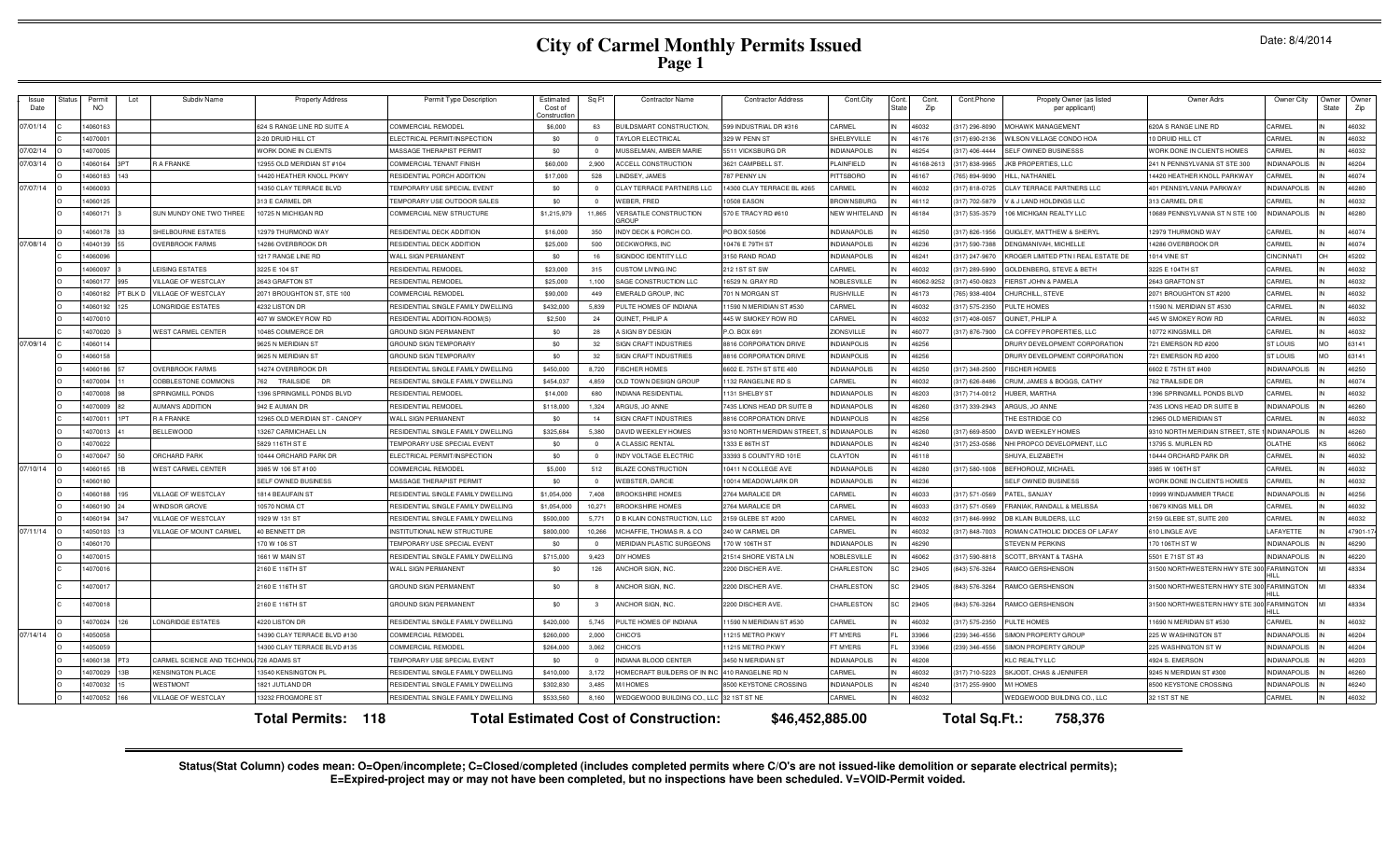| Issue<br>Date | Permit<br>NO.             | Lot<br>Subdiv Name                       | <b>Property Address</b>               | Permit Type Description                          | Estimated<br>Cost of<br>anstructio | Sq Ft          | <b>Contractor Name</b>                       | <b>Contractor Address</b>                                     | Cont.City           | Cont<br>Stati | Cont.<br>Zip   | Cont.Phone                      | Propety Owner (as listed<br>per applicant)  | Owner Adrs                               | Owner City                   | )wner<br>State | Owner<br>Zip   |
|---------------|---------------------------|------------------------------------------|---------------------------------------|--------------------------------------------------|------------------------------------|----------------|----------------------------------------------|---------------------------------------------------------------|---------------------|---------------|----------------|---------------------------------|---------------------------------------------|------------------------------------------|------------------------------|----------------|----------------|
| 07/14/14.     | 4070060                   | <b>AKESIDE PARK</b>                      | 3881 E TWIN LAKES CIR                 | RESIDENTIAL REMODEI                              | \$30,700                           | 1,808          | BOLES CUSTOM HOMES, LTD                      | P.O.BOX 556                                                   | <b>ISHERS</b>       |               | 16038          | 317) 595-0823                   | <b>IERRMANN, KEN &amp; SUE</b>              | 13881 TWIN LAKES CIRCLE E                | CARMEL                       |                | 46074          |
|               | 4070064                   |                                          | 4242 BRANDT LANE                      | RESIDENTIAL REMODEI                              | \$11,000                           | 10             | WANK, DON                                    | 825 E 106TH ST                                                | CARMEL              |               | 6033           | 317) 443-4433                   | WENS, HAROLD & CASSI                        | 14242 BRANDT LANE                        | CARMEL                       |                | 46074          |
|               | 4070070                   | <b>BRIDLEBOURNE</b>                      | 1091 HINTOCKS CIF                     | DEMOLITION                                       | \$0                                | $\Omega$       | <b>FERRY POOL CO. INC</b>                    | 0350 N MICHIGAN RD                                            | CARMEL              |               | 46032          | 317) 872-2502                   | <b>NARD, BRAC</b>                           | 11091 HINTOCK CIRCLE                     | CARMEL                       |                | 46032          |
| 07/15/14      | 4060116                   |                                          | 160 E 116TH ST                        | COMMERCIAL REMODEL                               | \$700,000                          | 14,999         | BUILTECH CONSTRUCTION                        | 1834 WALDEN OFFICE SQUARE,                                    | <b>SCHAUMBURG</b>   |               | 60173          |                                 | RAMCO GERSHENSON                            | 31500 NORTHWESTERN HWY STE 3             | 0 <b>FARMINGTON</b><br>HILL. |                | 48334          |
|               | 4060122                   |                                          | 4580 RIVER RD                         | COMMERCIAL NEW STRUCTURE                         | \$1,400,000                        | 18,284         | <b>GILLIATTE GENERAL</b><br>ONTRACTORS       | 2515 BLOYD AVE                                                | <b>NDIANAPOLIS</b>  |               | 46218          | (317) 638-3355                  | KLC REALTY LLC                              | 3825 SOUTH EAST ST                       | <b>INDIANAPOLIS</b>          |                | 46277          |
|               | 4070025                   | AURELWOOD                                | 033 LAURELWOOD                        | RESIDENTIAL ACCESSORY STRUCTURE                  | \$35,000                           | 185            | <b>J. KLEIN &amp; ASSOC., INC.</b>           | 097 LAURELWOOD                                                | CARMEL              |               | 46032          | 317) 846-1666                   | WALKER, ALEX K                              | 1033 LAURELWOOD                          | CARMEL                       |                | 46032          |
|               | 4070030                   | AURELWOOD                                | 140 LAURELWOOD                        | RESIDENTIAL REMODEI                              | \$50,000                           | 275            | J. KLEIN & ASSOC., INC                       | 097 LAURELWOOD                                                | CARMEL              |               | 6032           | 317) 846-1666                   | <b>'BRIEN, TOM</b>                          | 140 LAURELWOOD                           | CARMEL                       |                | 46032          |
|               | 4070054                   | ONGRIDGE ESTATES                         | 147 LISTON DR                         | RESIDENTIAL SINGLE FAMILY DWELLING               | \$403,000                          | 5,931          | ULTE HOMES OF INDIANA                        | 1590 N MERIDIAN ST #530                                       | CARMEL              |               | 6032           | 317) 575-2350                   | ULTE HOMES                                  | 11590 N. MERIDIAN ST #530                | CARMEL                       |                | 46032          |
|               | 4070080                   | <b>FOSTER GROVE</b>                      | 3180 ABBOTS P                         | ELECTRICAL PERMIT/INSPECTION                     | \$0                                |                | <b>ELLISON ELECTRIC INC</b>                  | 1918 DECLARATION DR                                           | GREENFIELD          |               | 46140          | (317) 462-6787                  | HAPIRO, JAY                                 | 13180 ABBOTTS PL                         | CARMEL                       |                | 46033          |
| 07/16/14      | 4050203                   | <b>GLEN OAKS</b>                         | 3274 E LETTS LN                       | RESIDENTIAL ADDITION-ROOM(S                      | \$130,000                          | 937            | <b>HEARTWOOD CUSTOM HOMES</b>                | 132 S. RANGELINE RD.                                          | CARMEL              |               | 46032          | (317) 846-7017                  | ELIGMAN, DAVID & SARAH                      | 13274 E. LETTS LN                        | CARMEL                       |                | 46074          |
|               | 4070007                   | COBBLESTONE COMMONS                      | 760<br>TRAILSIDE<br>DF                | RESIDENTIAL SINGLE FAMILY DWELLING               | \$509,760                          | 5,399          | OLD TOWN DESIGN GROUP                        | 132 RANGELINE RD S                                            | CARMEL              |               | 46032          | (317) 626-8486                  | UBORD, JOSEPH & DIANE                       | 7641 BALLYSHANNON ST                     | <b>INDIANAPOLIS</b>          |                | 46217          |
|               | 4070038                   | COPPERGATE                               | 0558 COPPERGATE DR                    | RESIDENTIAL SWIMMING POOL                        | \$65,000                           | 1.940          | ERMA-GLASS POOLS                             | 6004 US 31 S                                                  | <b>INDIANAPOLIS</b> |               | 46227          | (317) 782-9956                  | <b>HUR. JOHN &amp; JENN</b>                 | 10558 COPPERGATE DR                      | CARMEL                       |                | 46032          |
|               | 4070051                   | <b>CROOKED STICK ESTATES</b>             | 503 PRESTON TRI                       | RESIDENTIAL SWIMMING POOL                        | \$85,500                           | 2,200          | URKE POOL COMPANY                            | 5204 W 84TH STREET                                            | <b>INDIANAPOLIS</b> |               | 46268          | 317) 872-5308                   | <b>OBINS, JULIE</b>                         | 1503 PRESTON TRAI                        | CARMEL                       |                | 46032          |
|               | 4070056                   | THE SANCTUARY AT 116TH STRI              | <b>4510 WINDCHASE CIR</b>             | RESIDENTIAL SINGLE FAMILY DWELLING               | \$300,000                          | 4,902          | YAN HOMES INC                                | 3685 PRIORITY WAYS DR                                         | <b>INDIANAPOLIS</b> |               | 46240          |                                 | <b>RYAN HOMES INC</b>                       | 3685 PRIORITY WAYSDR                     | <b>INDIANAPOLIS</b>          |                | 46240          |
|               | 4070058                   | RIDGE AT THE LEGACY, THE                 | 750 BRAUER CT                         | RESIDENTIAL SINGLE FAMILY DWELLING               | \$0                                | 5.668          | YAN HOMES INC                                | 3685 PRIORITY WAYS DF                                         | <b>INDIANAPOLIS</b> |               | 46240          |                                 | RYAN HOMES INC                              | 3685 PRIORITY WAYSDR                     | <b>INDIANAPOLIS</b>          |                | 46240          |
|               | 4070063                   | <b>OVERBROOK FARMS</b>                   | 4286 OVERBROOK DR                     | RESIDENTIAL SWIMMING POOL                        | \$60,000                           | 1.300          | OOLS OF FUN                                  | <b>8891 CLARK CREEK ROAD</b>                                  | PLAINFIELD          |               | 46168          | 317) 839-3311                   | DENGMANIVAH, MICHELLE                       | 14286 OVERBROOK DR                       | CARMEL                       |                | 46074          |
|               | 4070067<br>213            | <b>ILLAGE OF WESTCLAY</b>                | 2675 MOONSEED DRIVE                   | RESIDENTIAL SINGLE FAMILY DWELLING               | \$351,000                          | 4.990          | ULTE HOMES OF INDIANA                        | 1590 N MERIDIAN ST #530                                       | CARMEL              |               | 46032          | 317) 575-2350                   | ULTE HOMES OF INDIANA                       | 11590 N MERIDIAN ST #530                 | CARMEL                       |                | 46032          |
|               | 4070075                   |                                          | <b>22 S RANGE LINE RD</b>             | <b>TEMPORARY USE SPECIAL EVENT</b>               | \$0                                | $\Omega$       | <b>MANDA'S CONSIGNMENT</b>                   | <b>522 S RANGELINE RD</b>                                     | CARMEL              |               | 16032          | 317) 989-1815                   | <b>IUGHEY REALTY</b>                        | 13163 HARRISON DF                        | CARMEL                       |                | 46033          |
|               | 4070079                   | NEWARK                                   | <b>30 SHOSHONE DR</b>                 | RESIDENTIAL DETACHED GARAGE OR CARP              | \$25,000                           | 1.001          | <b>AMBRIDGE CUSTOM HOME</b>                  | 1343 NORTH GRAY ROAD                                          | CARMEL              |               | 8033           |                                 | <b>TECKLEY, JAMES F</b>                     | 15022 CORRAL CT                          | CARMEL                       |                | 46032          |
|               | 4070087                   |                                          | 2815 SHELBORNE RD                     | ELECTRICAL PERMIT/INSPECTION                     | \$0                                | $\Omega$       | <b>HAYWOOD ELECTRIC</b>                      | 4000 W 106TH ST STE 160-120                                   | CARMEL              |               | 46032          | (317) 442-7597                  | BREEDLOVE, DENNIS                           | 12815 SHELBORNE RD                       | CARMEL                       |                | 46032          |
| 07/17/14      | 4070039                   |                                          | 20 RANGELINE RD S                     | WALL SIGN PERMANENT                              | \$0                                | 51             | SIGN BY DESIGN                               | P.O. BOX 691                                                  | ZIONSVILLE          |               | 46077          | (317) 876-7900                  | ARMEL CITY CENTER, LLC                      | 770 THIRD AVE SW                         | CARMEL                       |                | 46032          |
|               | 4070040                   |                                          | 720 RANGELINE RD S                    | WALL SIGN PERMANENT                              | \$0                                | 18             | A SIGN BY DESIGN                             | P.O. BOX 691                                                  | <b>ZIONSVILLE</b>   |               | 46077          | (317) 876-7900                  | CARMEL CITY CENTER, LLC                     | 770 THIRD AVE SW                         | CARMEL                       |                | 46032          |
|               | 4070041                   |                                          | 20 RANGELINE RD S                     | DIRECTORY SIGN PERMANENT                         | \$0                                | -6             | <b>SIGN BY DESIGN</b>                        | P.O. BOX 691                                                  | ZIONSVILLE          |               | 46077          | (317) 876-7900                  | CARMEL CITY CENTER, LLC                     | 770 THIRD AVE SW                         | CARMEL                       |                | 46032          |
|               | 4070042                   |                                          | 720 RANGELINE RD 9                    | DIRECTORY SIGN PERMANEN'                         | \$0                                | $\mathbf{8}$   | <b>I SIGN BY DESIGN</b>                      | P.O. BOX 691                                                  | <b>ZIONSVILLE</b>   |               | 46077          | (317) 876-7900                  | <b>ARMEL CITY CENTER LLC</b>                | 770 THIRD AVE SW                         | CARMEL                       |                | 46032          |
|               | 4070043                   |                                          | 720 RANGELINE RD S                    | <b>GROUND SIGN PERMANENT</b>                     | \$0                                | 15             | A SIGN BY DESIGN                             | P.O. BOX 691                                                  | ZIONSVILLE          |               | 46077          | (317) 876-7900                  | CARMEL CITY CENTER, LLC                     | 770 THIRD AVE SW                         | CARMEL                       |                | 46032          |
|               | 4070044                   |                                          | 720 RANGELINE RD S                    | DIRECTORY SIGN PERMANEN'                         | \$0                                | 39             | A SIGN BY DESIGN                             | P.O. BOX 691                                                  | <b>ZIONSVILLE</b>   |               | 46077          | (317) 876-7900                  | CARMEL CITY CENTER, LLC                     | 770 THIRD AVE SW                         | CARMEL                       |                | 46032          |
|               | 4070045                   |                                          | 720 RANGELINE RD S                    | DIRECTORY SIGN PERMANENT                         | \$0                                | 36             | <b>SIGN BY DESIGN</b>                        | P.O. BOX 691                                                  | ZIONSVILLE          |               | 46077          | (317) 876-7900                  | CARMEL CITY CENTER, LLC                     | 770 THIRD AVE SW                         | CARMEL                       |                | 46032          |
|               | 4070046                   |                                          | 20 RANGELINE RD S                     | DIRECTORY SIGN PERMANENT                         | \$0                                | 30             | <b>SIGN BY DESIGN</b>                        | P.O. BOX 691                                                  | ZIONSVILLE          |               | 6077           | 317) 876-7900                   | CARMEL CITY CENTER, LLC                     | 770 THIRD AVE SW                         | CARMEL                       |                | 46032          |
|               | 4070062                   | RIDLEBOURNE                              | 1091 HINTOCKS CIR                     | RESIDENTIAL SWIMMING POOL                        | \$55,000                           | 1,050          | ERRY POOL CO, INC                            | 0350 N MICHIGAN RD                                            | CARMEL              |               | 6032           | 317) 872-2502                   | <b>NARD, BRAD</b>                           | 11091 HINTOCK CIRCLE                     | CARMEL                       |                | 46032          |
|               | 4070069                   | ONGRIDGE ESTATES                         | 135 LISTON DR                         | RESIDENTIAL SINGLE FAMILY DWELLING               | \$440,000                          | 5.790          | <b>PULTE HOMES OF INDIANA</b>                | 1590 N MERIDIAN ST #530                                       | CARMEL              |               |                | 317) 575-2350                   | ULTE HOMES                                  | 11590 N. MERIDIAN ST #530                | CARMEL                       |                | 46032          |
|               | 4070097                   |                                          | 201 N GUILFORD AVE                    | ELECTRICAL PERMIT/INSPECTION                     | \$0                                |                | <b>NGER ELECTRIC CC</b>                      | 1267 OLDFIELD DF                                              | CARMEL              |               | 46033<br>46032 | 317) 843-2487                   | DRISCOLL, JIM & DONNA                       | 201S N GUILDFORD RD                      | CARMEL<br>CARMEL             |                | 46032          |
| 07/18/14      | 4070073<br>4070089        | <b>GRANDIN HALL</b>                      | 5485 N GRANDIN HALL CIR               | RESIDENTIAL SINGLE FAMILY DWELLING               | \$317,382                          | 5,236          | <b>WEDGEWOOD BUILDING CO., L</b>             | 32 1ST ST NE                                                  | CARMEL<br>CARMEL    |               | 46032          |                                 | WEDGEWOOD BUILDING CO., LLC<br>AWHEAD, JESS | 32 1ST ST NE                             | CARMEL                       |                | 46032<br>46032 |
|               |                           |                                          | 626 S RANGE LINE RD                   | <b><i>TEMPORARY USE SPECIAL EVENT</i></b>        | \$0                                | $\Omega$       | <b>CHOOL OF ROCK</b>                         | 626 S. RANGE LINE RD                                          |                     |               |                | (317) 538-5097                  |                                             | 622 S RANGE LINE RD                      | CARMEL                       |                | 46082          |
|               | 4070091                   |                                          | 3535 E 116 ST                         | <b><i>FEMPORARY USE SPECIAL EVENT</i></b>        | \$0                                | $\Omega$<br>31 | LAIL, MICHELLE                               | 20 ROLLING SPRINGS CT                                         | CARMEL              |               | 46033          | (317) 853-6291                  | <b>NOODLAND SPRINGS INC</b>                 | PO BOX 171                               |                              |                |                |
| 07/21/14      | 3020109                   |                                          | 820 E 116 ST                          | GROUND SIGN PERMANENT                            | \$0                                |                | <b>SIGN CRAFT INDUSTRIES</b>                 | 8816 CORPORATION DRIVE                                        | <b>INDIANPOLIS</b>  |               | 46256          |                                 | <b><i>MCCREA, CHRIS</i></b>                 | 820 E 116TH ST #100                      | CARMEL<br>CARMEL             |                | 46032<br>46032 |
|               | 4070059<br>4070078<br>236 | WINDEMERE<br><b>CHERRY CREEK ESTATES</b> | 0529 HYDE PARK<br>4027 MISSISSNEWA DR | RESIDENTIAL DECK ADDITION<br>RESIDENTIAL REMODEL | \$44,875<br>\$35,900               | 398<br>1,400   | ASE DESIGN/REMODELING<br>PREFERRED CUSTOM    | 99 E CARMEL DR., STE 100<br><b>14288 CHARIOT'S WHISPER DR</b> | CARMEL<br>CARMEL    |               | 46032<br>46074 | 317) 846-2600<br>(317) 417-6896 | HUBER, RICHARD & MONICA<br>HAYS, TIM        | 10529 HYDE PARK<br>14027 MISSISSINEWA DR | CARMEL                       |                | 46033          |
|               | 4070082                   | <b>OVERBROOK FARMS</b>                   | 4279 OVERBROOK DR                     | RESIDENTIAL SINGLE FAMILY DWELLING               | \$389,000                          | 8.216          | <b>EMODELING</b><br><b>ISCHER HOMES</b>      | 6602 E. 75TH ST STE 400                                       | <b>INDIANAPOLIS</b> |               | 46250          | (317) 348-2500                  | <b>ISCHER HOMES</b>                         | 6602 E 75TH ST #400                      | <b>INDIANAPOLIS</b>          |                | 46250          |
|               | 4070084                   | <b>OVERBROOK FARMS</b>                   | <b>3739 DUNELLEN CIR</b>              | RESIDENTIAL SINGLE FAMILY DWELLING               | \$320,000                          | 6.844          | <b>FISCHER HOMES</b>                         | 6602 E. 75TH ST STE 400                                       | <b>INDIANAPOLIS</b> |               | 46250          | (317) 348-2500                  | <b>ISCHER HOMES</b>                         | 6602 E 75TH ST #400                      | <b>INDIANAPOLIS</b>          |                | 46250          |
|               | 4070086                   | <b>OVERBROOK FARMS</b>                   | 3891 PELHAM RD                        | RESIDENTIAL SINGLE FAMILY DWELLING               | \$321,000                          | 6,562          | <b>FISCHER HOMES</b>                         | 6602 E. 75TH ST STE 400                                       | <b>INDIANAPOLIS</b> |               | 46250          | (317) 348-2500                  | <b>ISCHER HOMES</b>                         | 6602 E 75TH ST #400                      | <b>INDIANAPOLIS</b>          |                | 46250          |
| 07/22/14      | 4070077                   |                                          | <b>RA5 W 131 ST</b>                   | <b>RESIDENTIAL PORCH ADDITION</b>                | \$26,369                           | 144            | <b>J STONE CO INC</b>                        | 2885 W 131ST                                                  | CARMEL              |               | 46032          | 800) 662-8068                   | SMITH, JOHN                                 | 2885 W 131ST ST                          | CARMEL                       |                | 46032          |
|               | 4070099                   | HE MEADOWS AT THE LEGACY                 | 4023 KNIGHTSTOWN DR W                 | RESIDENTIAL SINGLE FAMILY DWELLING               | \$156,000                          | 4.618          | YLAND HOMES                                  | 025 N RIVER RD #100                                           | <b>INDIANAPOLIS</b> |               | 46240          | 317) 846-4200                   | <b>RYLAND HOMES</b>                         | 9025 N RIVER RD #100                     | <b>INDIANAPOLIS</b>          |                | 46240          |
|               | 4070118                   | <b>IMEON HAWKINS</b>                     | 10 W MAIN ST, STE 130                 | <b>LECTRICAL PERMIT/INSPECTION</b>               | \$0                                |                | EYSTONE CONSTRUCTION                         | 7 PENNSYLVANIA ST S 10TH FL                                   | <b>INDIANAPOLIS</b> |               | 16204          | 317) 636-2000                   | <b>CARMEL LOFTS LLC</b>                     | 47 W PENNSYLVANIA ST                     | <b>NDIANAPOLIS</b>           |                | 46204          |
|               | 4070123                   |                                          | VORK DONE IN CLIENTS                  | MASSAGE THERAPIST PERMIT                         | \$0                                | $\mathbf 0$    | MAHER, SANDRA                                | 1801 W LEGRANDE AVE                                           | <b>NDIANAPOLIS</b>  |               | 46241          | 630) 222-7033                   | ELF OWNED BUSINESSS                         | WORK DONE IN CLIENTS HOMES               | CARMEL                       |                | 46032          |
| 07/23/14      | 4070140<br>PT 30          | WARREN & PHELPS ADDITION                 | 37 MAIN ST E                          | COMMERCIAL REMODE                                | \$15,000                           | 1,000          | CPM INC                                      | 10053 N HAGUE RD                                              | <b>INDIANAPOLIS</b> |               | 46256          | (317) 842-8040                  | <b>HAMILTON COUNTY</b>                      | 33 NINTH ST N, STE L 21                  | NOBLESVILLE                  |                | 46060          |
|               |                           |                                          | <b>Total Permits: 118</b>             |                                                  |                                    |                | <b>Total Estimated Cost of Construction:</b> | \$46,452,885.00                                               |                     |               |                | Total Sq.Ft.:                   | 758,376                                     |                                          |                              |                |                |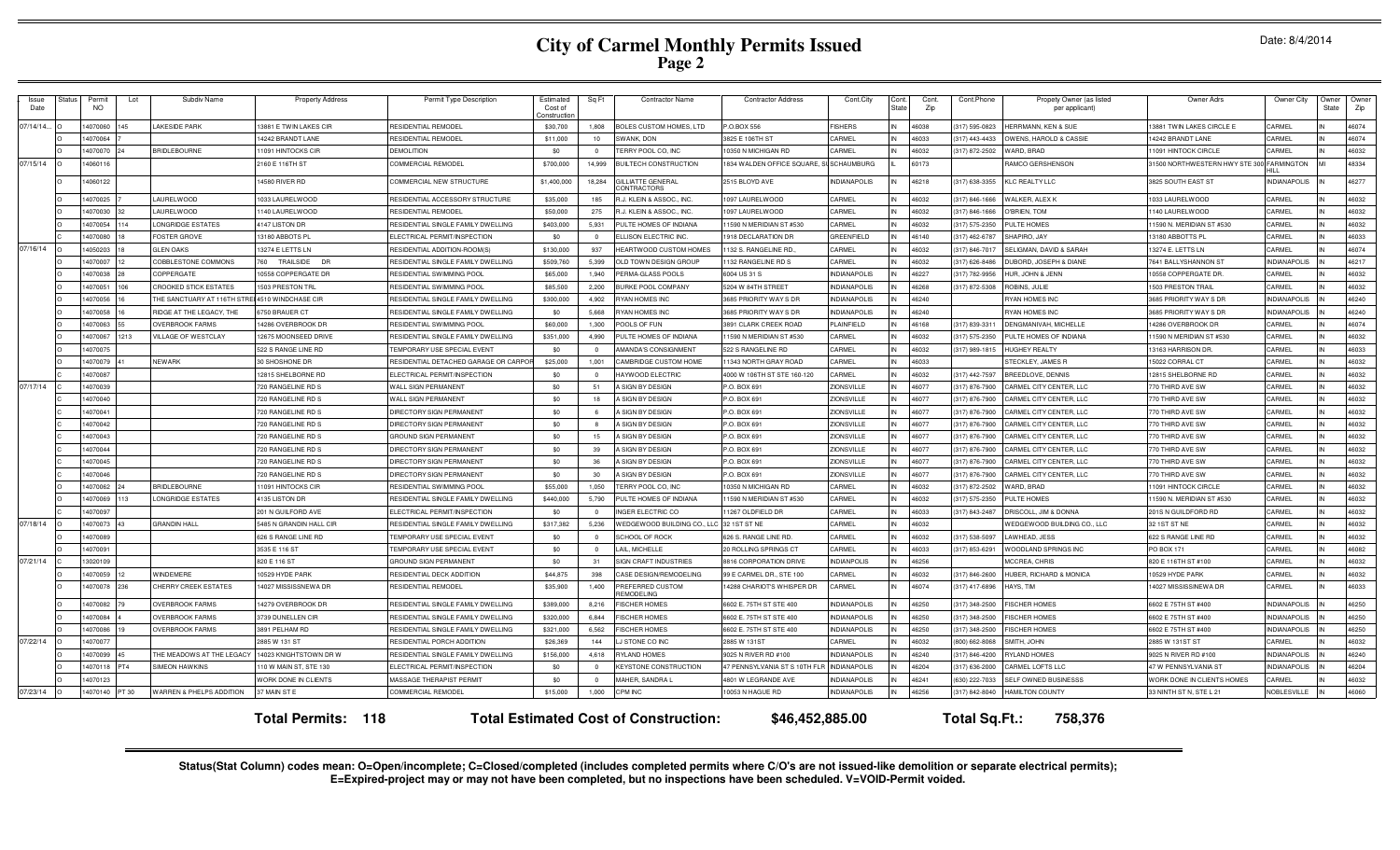| Issue<br>Date | Permit<br>NO. | Lot | Subdiv Name                   | <b>Property Address</b>          | Permit Type Description                  | Estimated<br>Cost of<br>onstructio | Sq Ft          | <b>Contractor Name</b>                          | <b>Contractor Address</b>    | Cont.City            | Cont.<br>Stat | Cont.<br>Zip | Cont.Phone     | Propety Owner (as listed<br>per applicant) | Owner Adrs                      | Owner City          | Owner<br>State | Owner<br>Zip |
|---------------|---------------|-----|-------------------------------|----------------------------------|------------------------------------------|------------------------------------|----------------|-------------------------------------------------|------------------------------|----------------------|---------------|--------------|----------------|--------------------------------------------|---------------------------------|---------------------|----------------|--------------|
| 07/24/14      | 1070094       |     | WWIEDLER'S                    | 620 2ND AVE NE                   | <b>DEMOLITION</b>                        | \$0                                | $\overline{0}$ | CASEY-BERTRAM CONSTRUCTION 5780 E 25TH ST       |                              | NDIANAPOLIS          |               | 46218        | 317) 546-3366  | DAVID WEEKLEY HOMES                        | 9310 NORTH MERIDIAN STREET, STI | <b>INDIANAPOLIS</b> |                | 46260        |
|               | 4070101       |     | HE MEADOWS AT THE LEGACY      | 4067 KNIGHTSTOWN DR E            | RESIDENTIAL SINGLE FAMILY DWELLING       | \$180,000                          | 5,407          | <b>RYLAND HOMES</b>                             | 9025 N RIVER RD #100         | <b>INDIANAPOLIS</b>  |               | 46240        | 317) 846-4200  | RYLAND HOMES                               | 9025 N RIVER RD #100            | <b>INDIANAPOLIS</b> |                | 46240        |
|               | 4070112       |     | RIDGE AT THE LEGACY, THE      | 4490 INTEGRITY CT                | <b>ESIDENTIAL SINGLE FAMILY DWELLING</b> | \$300,000                          | 6,244          | <b>RYAN HOMES INC</b>                           | 685 PRIORITY WAYS DF         | <b>INDIANAPOLIS</b>  |               | 46240        |                | <b>RYAN HOMES INC</b>                      | <b>3685 PRIORITY WAY S DR</b>   | <b>INDIANAPOLIS</b> |                | 46240        |
|               | 1070145       |     |                               | <b>VORK DONE IN CLIENTS</b>      | <b>MASSAGE THERAPIST PERMIT</b>          | \$0                                | $\Omega$       | EMBERG, ALISON                                  | 4161 AUTUMN WOODS DR         | CARMEL               |               | 16074        | 317) 459-1764  | <b>SELF OWNED BUSINESSS</b>                | WORK DONE IN CLIENTS HOMES      | CARMEL              |                | 46032        |
| 07/25/14      | 1070072       |     |                               | 35 W. MAIN ST - CELL TOWER       | OMMERCIAL CELL TOWER                     | \$18,000                           | $\overline{0}$ | <b>SPRINT</b>                                   | 580 SPRINT PARKWAY           | <b>OVERLAND PARK</b> | (S            |              | 317) 491-0561  | CROWN CASTLE                               | 2000 CORPORATE DF               | CANONSBURG          |                | 15317        |
|               | 4070074       |     |                               | 201 PENNSYLVANIA PKWY #225       | <b>COMMERCIAL REMODEL</b>                | \$97,000                           | 3,300          | ALDERSON COMMERCIAL GROUI                       | 1530 AMERICAN WAY #210       | GREENWOOD            |               | 46143        | (317) 889-3800 | <b>HEALTH TRUST OF AMERICA</b>             | 201 PENNSYLVANIA PKWY           | <b>INDIANAPOLIS</b> |                | 46280        |
|               | 1070076       |     |                               | 490 E 126TH ST - CELL TOWER      | OMMERCIAL CELL TOWER                     | \$18,000                           | $\Omega$       | <b>SPRINT</b>                                   | 580 SPRINT PARKWAY           | OVERLAND PARI        | (S            | 6625         | 317) 491-0561  | CROWN CASTLE                               | 3077 98TH ST E. #230            | <b>INDIANAPOLIS</b> |                | 46280        |
|               | 4070090       |     |                               | 0655 HAVERSTICK RD               | EMPORARY USE SPECIAL EVENT               | \$0                                | $\overline{0}$ | ST. ELIZABETH SETON                             | 0655 HAVERSTICK ROAD         | CARMEL               |               | 16031        |                | ST. ELIZABETH ANN SETON                    | 0655 HAVERSTICK RD              | CARMEI              |                | 46033        |
|               | 4070096       |     |                               | 5829 116TH ST E                  | <b>FEMPORARY USE SPECIAL EVENT</b>       | \$0                                | $\Omega$       | A CLASSIC RENTAL                                | 1333 E 86TH ST               | <b>INDIANAPOLIS</b>  |               | 46240        | (317) 253-0586 | NHI PROPCO DEVELOPMENT, LLC                | 13795 S. MURLEN RD              | OLATHE              | ∕ c            | 66062        |
|               | 4070135       |     | <b>OVERBROOK FARMS</b>        | 4268 OVERBROOK DF                | RESIDENTIAL SINGLE FAMILY DWELLING       | \$650,000                          | 6,879          | CURT M CURTS BUILDERS, LLC                      | 17824 MOONTOWN RD            | NOBLESVILLE          |               | 46062        | (317) 896-3615 | FERNANDO, JAY                              | 3973 ELDOR FLOWER DF            | ZIONSVILLE          |                | 46077        |
| 07/28/14      | 4060153       |     | VILLAGE OF WESTCLAY           | 881 HOURGLASS DR                 | RESIDENTIAL SINGLE FAMILY DWELLING       | \$976,000                          | 8,150          | <b>WILLIAMS CUSTOM ART</b>                      | 16480 VALHALLA DR            | NOBLESVILLE          |               | 46060        | (317) 294-0332 | AIKMAN, RANDY & JUDY                       | 1881 HOURGLASS DF               | CARMEL              |                | 46032        |
|               | 4070049       |     | <b>HUNTER'S KNOLL</b>         | 3688 ROSWELL DR                  | RESIDENTIAL DECK ADDITION                | \$9,000                            | 286            | <b>BACKYARD COMPANY</b>                         | 5621 WOODLAND TRACE BLVD     | <b>INDIANAPOLIS</b>  |               | 4627         | (317) 727-0298 | TODD, DAVE & JANE                          | 13688 ROSWELL DR                | CARMEL              |                | 46032        |
|               | 4070092       |     | MAPLE ACRES                   | 331 BEECH DR                     | RESIDENTIAL DETACHED GARAGE OR CARPO     | \$16,000                           | 528            | PRO BUILT GARAGE & ADDITION                     | 11585 E 241ST ST             | CICERO               |               | 46034        | (317) 984-8280 | BANCROFT, ADAM                             | 3331 BEECH DF                   | CARMEL              |                | 46032        |
|               | 4070102       |     | <b>R A FRANKE</b>             | 2955 OLD MERIDIAN ST             | <b>VALL SIGN PERMANENT</b>               | \$0                                | 31             | <b>HUTCHISON SIGN</b>                           | 215 S MUNSIE ST              | <b>INDIANAPOLIS</b>  |               | 46229        | (317) 894-8787 | JESSUP, JOHN                               | 241 N PENN                      | <b>INDIANAPOLIS</b> |                | 46204        |
|               | 4070131       | 493 | VILLAGE OF WESTCLAY           | 2337 W ACADAMY LANE DF           | RESIDENTIAL SINGLE FAMILY DWELLING       | \$441,000                          | 2,906          | KENT SHAFFER BUILDERS, INC                      | 8649 E 250 S                 | ZIONSVILLE           |               | 4607         | (317) 769-6722 | NOESGES, DAVID                             | 2337 ACADEMY LANE WEST DRIVE    | CARMEL              |                | 46032        |
|               | 4070133       |     | <b>BELLEWOOD</b>              | 4451 REPASS DR                   | ESIDENTIAL SINGLE FAMILY DWELLING        | \$480,000                          | 6.232          | PULTE HOMES OF INDIANA                          | 1590 N MERIDIAN ST #530      | CARMEL               |               | 46032        | (317) 575-2350 | PULTE HOMES                                | 11590 N. MERIDIAN ST #530       | CARMEL              |                | 46032        |
| 07/29/14      | 4060055       |     |                               | 815 SEASONS WEST DR              | <b>ESIDENTIAL MULTI-FAMILY</b>           | \$9,970,064                        | 207.484        | CRG SEASONS, LLC                                | 805 CITY CENTER DR #160      | CARMEL               |               | 46032        | 317) 575-9400  | SEASONS OF CARMEL, LLC                     | 3755 E 82ND ST                  | <b>INDIANAPOLIS</b> |                | 46240        |
|               | 1060056       |     |                               | 190 SEASONS NORTH DF             | ESIDENTIAL MULTI-FAMILY                  | \$3,067,712                        | 51.461         | CRG SEASONS, LLC                                | 805 CITY CENTER DR #160      | CARMEL               |               | 46032        | 317) 575-9400  | SEASONS OF CARMEL, LLC                     | 3755 E 82ND ST                  | <b>INDIANAPOLIS</b> |                | 46240        |
|               | 4060057       |     |                               | 183 SEASONS SOUTH DR             | <b>ESIDENTIAL MULTI-FAMILY</b>           | \$3,067.71                         | 51.461         | CRG SEASONS, LLC                                | 805 CITY CENTER DR #160      | CARMEL               |               | 46032        | 317) 575-9400  | SEASONS OF CARMEL, LLC                     | 3755 E 82ND ST                  | <b>INDIANAPOLIS</b> |                | 46240        |
|               | 4060058       |     |                               | 2198 SEASONS SOUTH DR            | RESIDENTIAL MULTI-FAMIL'                 | \$766,928                          | 12,573         | CRG SEASONS, LLC                                | 805 CITY CENTER DR #160      | CARMEL               | IN            | 46032        | (317) 575-9400 | SEASONS OF CARMEL, LLC                     | 3755 E 82ND ST                  | <b>INDIANAPOLIS</b> |                | 46240        |
|               | 406005        |     |                               | 2214 SEASONS SOUTH DR            | <b>RESIDENTIAL MULTI-FAMILY</b>          | \$766,928                          | 14.014         | CRG SEASONS, LLC                                | 805 CITY CENTER DR #160      | CARME                |               | 46032        | (317) 575-9400 | SEASONS OF CARMEL, LLC                     | 3755 E 82ND ST                  | <b>INDIANAPOLIS</b> |                | 46240        |
|               | 4060060       |     |                               | 2230 SEASONS SOUTH DR            | RESIDENTIAL MULTI-FAMILY                 | \$766,928                          | 14.014         | CRG SEASONS, LLC                                | 805 CITY CENTER DR #160      | CARMEL               | IN.           | 46032        | (317) 575-9400 | SEASONS OF CARMEL, LLC                     | 3755 E 82ND ST                  | <b>INDIANAPOLIS</b> |                | 46240        |
|               | 4060061       |     |                               | 246 SEASONS SOUTH DR             | RESIDENTIAL MULTI-FAMILY                 | \$766,928                          | 12,573         | CRG SEASONS, LLC                                | 805 CITY CENTER DR #160      | CARMEL               |               | 46032        | (317) 575-9400 | SEASONS OF CARMEL, LLC                     | 3755 E 82ND ST                  | <b>INDIANAPOLIS</b> |                | 46240        |
|               | 4060062       |     |                               | 786 SEASONS FAST DE              | <b>RESIDENTIAL MULTI-FAMILY</b>          | \$766,928                          | 14.014         | CRG SEASONS, LLC                                | 805 CITY CENTER DR #160      | CARMEL               | IN            | 46032        | (317) 575-9400 | SEASONS OF CARMEL LLC                      | 3755 E 82ND ST                  | <b>INDIANAPOLIS</b> |                | 46240        |
|               | 4060063       |     |                               | 9802 SEASONS EAST DR             | RESIDENTIAL MULTI-FAMILY                 | \$766,928                          | 14,014         | CRG SEASONS, LLC                                | 805 CITY CENTER DR #160      | CARMEL               |               | 46032        | (317) 575-9400 | SEASONS OF CARMEL, LLC                     | 3755 E 82ND ST                  | <b>INDIANAPOLIS</b> |                | 46240        |
|               | 4060064       |     |                               | 9818 SEASONS FAST DR             | <b>RESIDENTIAL MULTI-FAMILY</b>          | \$766,928                          | 14.014         | CRG SEASONS, LLC                                | 805 CITY CENTER DR #160      | CARMEL               | IN            | 46032        | (317) 575-9400 | SEASONS OF CARMEL, LLC                     | 3755 E 82ND ST                  | <b>INDIANAPOLIS</b> |                | 46240        |
|               | 4060065       |     |                               | 255 SEASONS NORTH DR             | <b>ESIDENTIAL MULTI-FAMILY</b>           | \$766,928                          | 12.573         | CRG SEASONS, LLC                                | 805 CITY CENTER DR #160      | CARMEL               |               | 46032        | (317) 575-9400 | SEASONS OF CARMEL, LLC                     | 3755 E 82ND ST                  | <b>INDIANAPOLIS</b> |                | 46240        |
|               | 4060066       |     |                               | 2239 SEASONS NORTH DR            | ESIDENTIAL MULTI-FAMILY                  | \$766,928                          | 14.014         | CRG SEASONS, LLC                                | 805 CITY CENTER DR #160      | CARMEL               |               | 16032        | 317) 575-9400  | SEASONS OF CARMEL, LLC                     | 3755 E 82ND ST                  | <b>INDIANAPOLIS</b> |                | 46240        |
|               | 4060067       |     |                               | 2223 SEASONS NORTH DR            | ESIDENTIAL MULTI-FAMILY                  | \$766,928                          | 14.014         | CRG SEASONS, LLC                                | 805 CITY CENTER DR #160      | CARMEL               |               | 16032        | 317) 575-9400  | SEASONS OF CARMEL, LLC                     | 3755 E 82ND ST                  | <b>INDIANAPOLIS</b> |                | 46240        |
|               | 4060068       |     |                               | 207 SEASONS NORTH DR             | <b>ESIDENTIAL MULTI-FAMILY</b>           | \$766,928                          | 12.573         | CRG SEASONS, LLC                                | 805 CITY CENTER DR #160      | CARMEL               |               |              | 317) 575-9400  | SEASONS OF CARMEL, LLC                     | 3755 E 82ND ST                  | <b>INDIANAPOLIS</b> |                | 46240        |
|               | 4060085       |     |                               | 4560 RIVER RD                    | COMMERCIAL NEW STRUCTURE                 | \$1,000,00                         | 4,175          | HALLON, JEFF                                    | PO BOX 606                   | ANDERSON             |               | 46015        | 765) 425-2910  | RICKER'S OIL COMPANY                       | 30 W 11TH ST                    | ANDERSON            |                | 46016        |
|               | 4070120       |     | WOODLAND SPRINGS              | 3018 LUCANN ST                   | RESIDENTIAL ACCESSORY STRUCTURI          | \$4,000                            | 192            | <b>IEARTLAND / BACKYARD</b><br><b>BUILDINGS</b> | 861 N. RANGELINE RD          | CARMEL               |               | 46032        |                | SCHULTZ, KEN                               | 3018 LUCANN ST                  | CARMEL              |                | 46033        |
|               | 4070121       |     | NEWARK                        | 30 SHOSHONE DF                   | DEMOLITION                               | \$0                                | $\overline{0}$ | <b>CAMBRIDGE CUSTOM HOME</b>                    | 11343 NORTH GRAY ROAD        | CARMEL               |               | 46033        |                | STECKLEY, JAMES R                          | 15022 CORRAL CT                 | CARMEL              |                | 46032        |
|               | 4070125       |     | <b>HEATHER KNOLI</b>          | 4456 HEATHER KNOLL PKWY          | RESIDENTIAL REMODEL                      | \$14,000                           | 980            | EDDINGFIELD, THOMAS R                           | 8000 SYCAMORE RD             | <b>INDIANAPOLIS</b>  |               | 46240        | (317) 257-0738 | LIU, LI                                    | 14456 HEATHER KNOLL PARKWAY     | CARMEL              |                | 46074        |
|               | 4070128       |     | <b>IRA MENDENHALL</b>         | 51 W MAIN ST                     | DEMOLITION                               | \$0                                | $\sim$         | <b>ADA CONSTRUCTION</b>                         | 201 THURSTON DF              | NOBLESVILLE          |               | 46060        | (317) 432-1297 | 12156 NORTH MERIDIAN, LLC                  | 12156 MERIDIAN ST N             | CARMEL              |                | 46032        |
|               | 4070144       |     | <b>OVERLOOK AT THE LEGACY</b> | 4033 TRUEBLOOD LN                | RESIDENTIAL SINGLE FAMILY DWELLING       | \$320,413                          | 5.132          | WEDGEWOOD BUILDING CO., LLC                     | 32 1ST ST NE                 | CARMEL               |               | 46032        |                | FALCON NEST II LLC                         | 1356 BEVERLY RD STE 300         | <b>MCLEAN</b>       |                | 22101        |
|               | 4070147       |     | WINDSOR GROVE II              | 0566 IRON HORSE LANE             | <b>ESIDENTIAL SWIMMING POOL</b>          | \$54,000                           | 1,712          | POOLS OF FUN                                    | 3891 CLARK CREEK ROAD        | PLAINFIELD           |               | 46168        | 317) 839-3311  | CORONADO CUSTOM HOMES                      | PO BOX 647                      | WESTFIELD           |                | 46074        |
| 07/30/14      | 4070035       |     |                               | 4598 LOWES WAY                   | <b>GROUND SIGN PERMANENT</b>             | \$0                                | 75             | SIGN-A-RAMA (INDY WEST)                         | 1331 N. CAPITAL AVE          | <b>INDIANAPOLIS</b>  |               | 46204        | (317) 290-0491 | LOWE'S HOME CENTERS                        | 1605 CURTIS BRIDGE RD           | WILKESBORO          |                | 28697        |
|               | 4070065       |     |                               | 2561 N MERIDIAN ST               | GROUND SIGN PERMANENT                    | \$0                                | 75             | SIGN-A-RAMA (INDY WEST)                         | 1331 N. CAPITAL AVE          | <b>INDIANAPOLIS</b>  |               | 46204        | (317) 290-0491 | KRG HAMILTON CROSSING LLC                  | 30 S MERIDIAN ST STE 1100       | <b>INDIANAPOLIS</b> |                | 46204        |
|               | 4070105       |     |                               | 2405 N MERIDIAN ST               | GROUND SIGN PERMANENT                    | \$0                                | 75             | SIGN-A-RAMA (INDY WEST)                         | 1331 N. CAPITAL AVE          | <b>INDIANAPOLIS</b>  |               | 46204        | (317) 290-0491 | KRG HAMILTON CROSSING LLC                  | 30 S MERIDIAN ST STE 1100       | <b>INDIANAPOLIS</b> |                | 46204        |
|               | 4070110       |     |                               | 4598 LOWES WAY                   | <b>SROUND SIGN PERMANENT</b>             | \$0                                | 75             | SIGN-A-RAMA (INDY WEST)                         | 1331 N. CAPITAL AVE.         | <b>INDIANAPOLIS</b>  |               | 46204        | 317) 290-0491  | LOWE'S HOME CENTERS                        | 1605 CURTIS BRIDGE RD           | <b>WILKESBORO</b>   |                | 28697        |
|               | 4070137       |     | RIDGE AT THE LEGACY. THE      | 4451 INTEGRITY CT                | ESIDENTIAL SINGLE FAMILY DWELLING        | \$380,000                          | 6.361          | <b>RYAN HOMES INC</b>                           | 685 PRIORITY WAYS DF         | <b>INDIANAPOLIS</b>  |               | 46240        |                | <b>RYAN HOMES INC</b>                      | <b>3685 PRIORITY WAY S DR</b>   | <b>INDIANAPOLIS</b> |                | 46240        |
|               | 1070139       |     | RIDGE AT THE LEGACY, THE      | 583 BRAUER LANE                  | ESIDENTIAL SINGLE FAMILY DWELLING        | \$390,000                          | 6.484          | YAN HOMES INC                                   | 685 PRIORITY WAY S DF        | <b>INDIANAPOLIS</b>  |               | 16240        |                | FALCON NEST II LLC                         | 356 BEVERLY ROAD                | <b>MCLEAN</b>       |                | 22101        |
|               | 4070150       |     | SADDLEBROOK AT SHELBORN       | 1974 COPPERFIELD DF              | ESIDENTIAL SINGLE FAMILY DWELLING        | \$630,000                          | 6,850          | RMB BUILDING INC                                | 2167 FINCHLEY RD             | CARMEL               |               | 16032        | (317) 587-1388 | RMB BUILDING INC                           | 2167 FINCHLEY RD                | CARMEL              |                | 46032        |
|               | 4070168       |     |                               | 3003 E 98 ST - ELECTRICAL METERS | ELECTRICAL PERMIT/INSPECTION             | \$0                                | $\Omega$       | ELECTRICAL ENTERPRISES, INC.                    | 5715 E. CHURCHMAN AVE. STE.M | <b>INDIANAPOLIS</b>  |               | 46203        | (317) 784-2224 |                                            | 3003 E 98TH ST                  | CARMEL              |                | 46032        |
|               |               |     |                               | <b>Total Permits: 118</b>        |                                          |                                    |                | <b>Total Estimated Cost of Construction:</b>    | \$46,452,885.00              |                      |               |              | Total Sq.Ft.:  | 758,376                                    |                                 |                     |                |              |